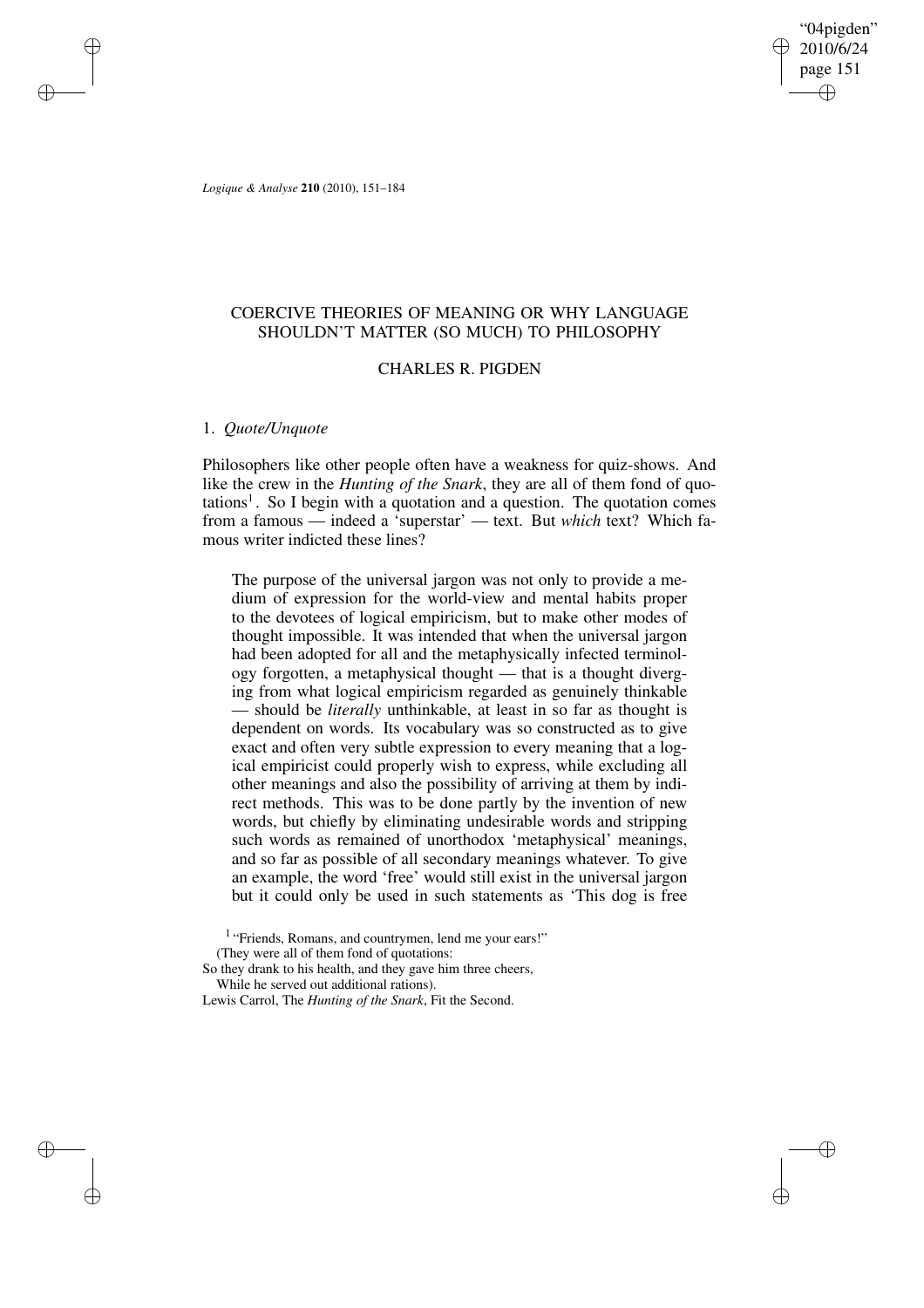"04pigden" 2010/6/24 page 152 ✐ ✐

✐

✐

### 152 CHARLES R. PIGDEN

from lice' or 'This field is free from weeds'. It could not be used in the old sense of 'metaphysically free' in which 'freedom' suggests something like the liberty of indifference.

Where does this come from? It is about the positivists obviously, and the reference to universal jargon will suggest to the *cognoscenti* that it is Neurath that the author principally has in mind. The style suggests an intellectual autobiography, but the tone is a little too acerbic to come from a former devotee of the sect. It might be Russell, but Russell wrote against the positivists when they were very much a going concern, and his writings are not couched in the historical mode. It is not mannered and mandarin enough to be written by Quine. The obvious alternative is Popper. Yet the piece lacks the *faux naif* blandness of *Unended Quest*. It might be culled from *The Open Society and Its Enemies*, which includes a critique of positivist dogma in the notes, but in that case one would expect it to be written in the present tense. After all, in the early forties most of the logical positivists were still alive, and still true believers. Neurath had escaped the Nazis in an open boat, and the universal jargon was still one of his pet projects<sup>2</sup>. Give up? Then how about this?

From the beginning we shall teach children Newspeak — purged completely of crimethink or anything that can lead to crimethink — as the language of Ingsoc which has been historically provided. Each child will thus be 'trained' to start with a simplified Newspeak and gradually advance to the Newspeak of adults. . . .The child does not learn a primitive version of Newspeak from which the grownups' Newspeak derives; the child learns a 'poorer' Newspeak which is gradually enriched.

Well that's easy! The words 'Newspeak' and 'crimethink' are a dead giveaway. Obviously this passage comes from Orwell's *1984*. Some unusually frank Party member — probably O'Brien — is expounding party policy. The idea is to induce ideological conformity by means of linguistic reform.

## 2. *Neurath and Newspeak*

Actually you would be wrong. But I must confess that I have cheated. Though both quotations are genuine, and both are derived from eminent authors, both have been doctored to suit my purposes. It is the first not the

✐

✐

✐

 $2$  He died in December 1945 of a heart attack.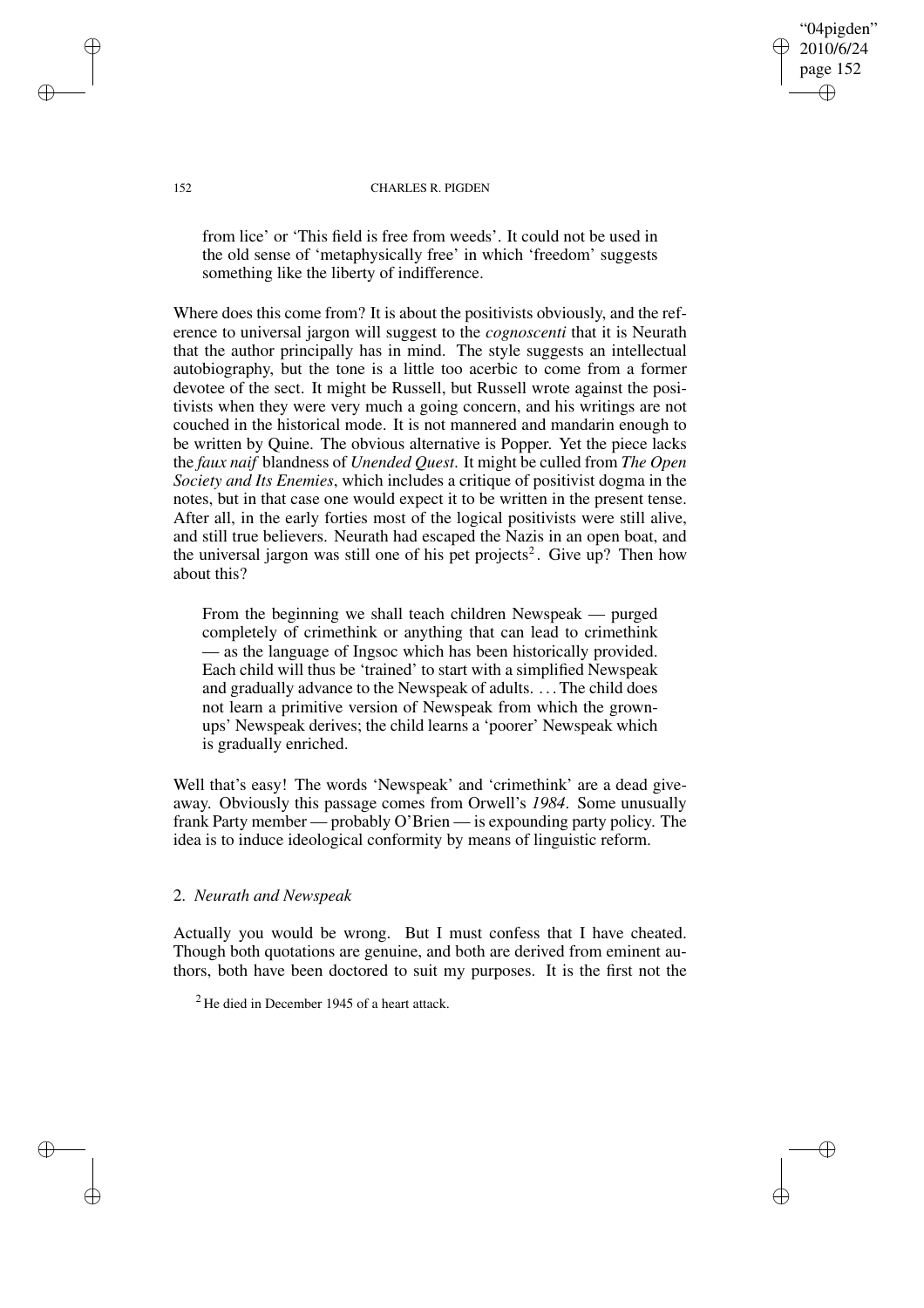✐

✐

✐

✐

second that comes from *1984*. I have simply substituted 'universal jargon' for 'Newspeak', 'logical empiricism' for 'Ingsoc' and made one or two other minor changes. In the original it reads as follows:

The purpose of Newspeak was not only to provide a medium of expression for the world-view and mental habits proper to the devotees of Ingsoc, but to make other modes of thought impossible. It was intended that when the Newspeak had been adopted once and for all and the Oldspeak forgotten, a heretical thought — that is a thought diverging from the principles of Ingsoc — should be literally unthinkable, at least in so far as thought is dependent on words. Its vocabulary was so constructed as to give exact and often very subtle expression to every meaning that a Party Member could properly wish to express, while excluding all other meanings and also the possibility of arriving at them by indirect methods. This was to be done partly by the invention of new words, but chiefly by eliminating undesirable words and stripping such words as remained of unorthodox meanings, and so far as possible of all secondary meanings whatever. To give an example, the word 'free' still existed in Newspeak but it could only be used in such statements as 'This dog is free from lice' or 'This field is free from weeds'. It could not be used in the old sense of 'intellectually free' or 'politically free' since political and intellectual freedom no longer existed even as concepts.(Orwell, 2008: 312–313.)

To be precise this extract comes from the Appendix in which Orwell, in his authorial persona, explains the principles of Newspeak. What about the second passage? This is vintage Neurath, from his famous essay 'Protokollsatz*e*'. In fact the passage occurs shortly after the famous simile of the ship of knowledge. All I had to do was switch 'Newspeak' for 'universal jargon', and 'crimethink' for 'metaphysics' and the task was almost done. The unadulterated text reads as follows:

From the beginning we shall teach children the universal jargon purged completely of metaphysics — as the language of unified science which has been historically provided. Each child will thus be 'trained' to start with a simplified universal jargon and gradually advance to the universal jargon of adults. . . .The child does not learn a primitive universal jargon from which the grown-ups' universal jargon derives; the child learns a 'poorer' universal jargon which is gradually enriched. (Neurath, 1983: 82–83)

"04pigden" 2010/6/24 page 153

✐

✐

✐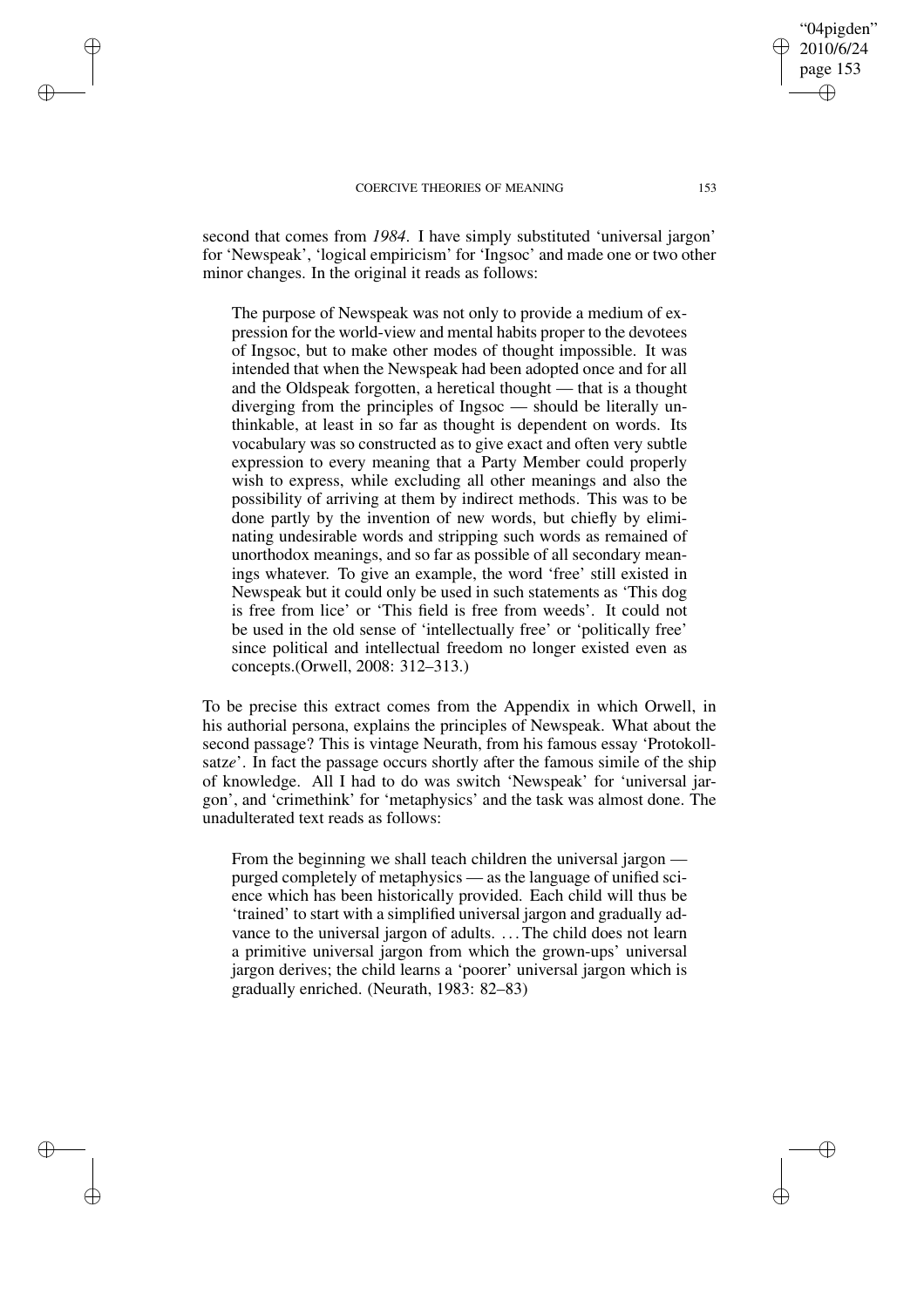"04pigden" 2010/6/24 page 154 ✐ ✐

✐

✐

#### 154 CHARLES R. PIGDEN

Note how easy it was to make the switch. By swapping a word here and a phrase there I am able to convert Orwell's account of the linguistic policies of the Party into a description of Neurath's program. It was a hostile description to be sure, but not, I think, an inaccurate one. By swapping a phrase here and a word there I was able to convert Neurath's modest proposals for linguistic reform into a Party manifesto for the principles of Newspeak. And the reason is obvious — the two programs are indeed alike<sup>3</sup>. Like the devotees of Ingsoc Neurath looked forward to a future in which heretical thoughts — metaphysical thoughts as he supposed — could not be expressed. He had his personal *Index verborum prohibitorum* (including such empty metaphysical concepts as 'truth' and 'capital'<sup>4</sup> ) and it was his ambition to foist these prohibitions on the world at large (Neurath, 1973: 7, Neurath, 1983: 217). Or rather, he hoped to make explicit prohibitions unnecessary. Once the universal jargon had become truly universal, only those delving back into bygone superstitions would have occasion to consciously curb their tongues. For the rest, metaphysical words would not even be known to be rejected. In Utopia, metaphysics would not even be an option. So too in Oceania. Once Newspeak had become universal, crimethink would be an impossibility and crimestop redundant except for historians. (And who needs them anyway?)

Of course there are differences. Neurath did not want to *force* anyone to speak the universal jargon, unless perhaps they wanted to publish a paper in *Erkenntnis* or to write a book for the *International Encyclopaedia of Unified Science*. In that case his aversion to 'dangerous words' could drive even his fellow-positivists to distraction. Feigl, for instance, complained bitterly to Carnap about Neurath's 'senile terminophobic objections' to the word 'explanation' which were causing quite a problem since scientific explanations were what the proposed book was supposed to be about. After a year of frustrating discussions, Feigl withdrew from the project. (Reisch, 2005: 205.) Officially of course, Neurath was an opponent of persecution and was actually researching the suppression of the Huguenots when the Nazis nearly

 $3$  Could there be a causal link between logical positivism and the Party's linguistic program? Perhaps. For at the end of the War at the about he time he was writing *1984* Orwell had made a friend of 'Freddie' Ayer. See Ayer, 1977: 286–87, Orwell, 1971: 178, 235 and Rogers, 1999: 193. Maybe Orwell derived some inspiration from their conversations.

<sup>4</sup> Neurath seems to have thought that if we once allowed talk about word-world relations to make sense, we would all start persecuting each other in the name of some 'absolute' truth. To avert this catastrophe, he attacked Tarski and Carnap for venturing to suggest that 'the cat is on the mat is true if and only if the cat is on the mat. See Reisch, 2005: ch. 10, for the Neurath/Carnap controversy and Mancosu, 2008, for Neurath's debate with Tarski's henchwoman Kokoszynska. God alone knows what Neurath had against the concept of capital, but this particular terminological aversion must have made it rather difficult explaining to his Marxist comrades what it was that they were all against.

✐

✐

✐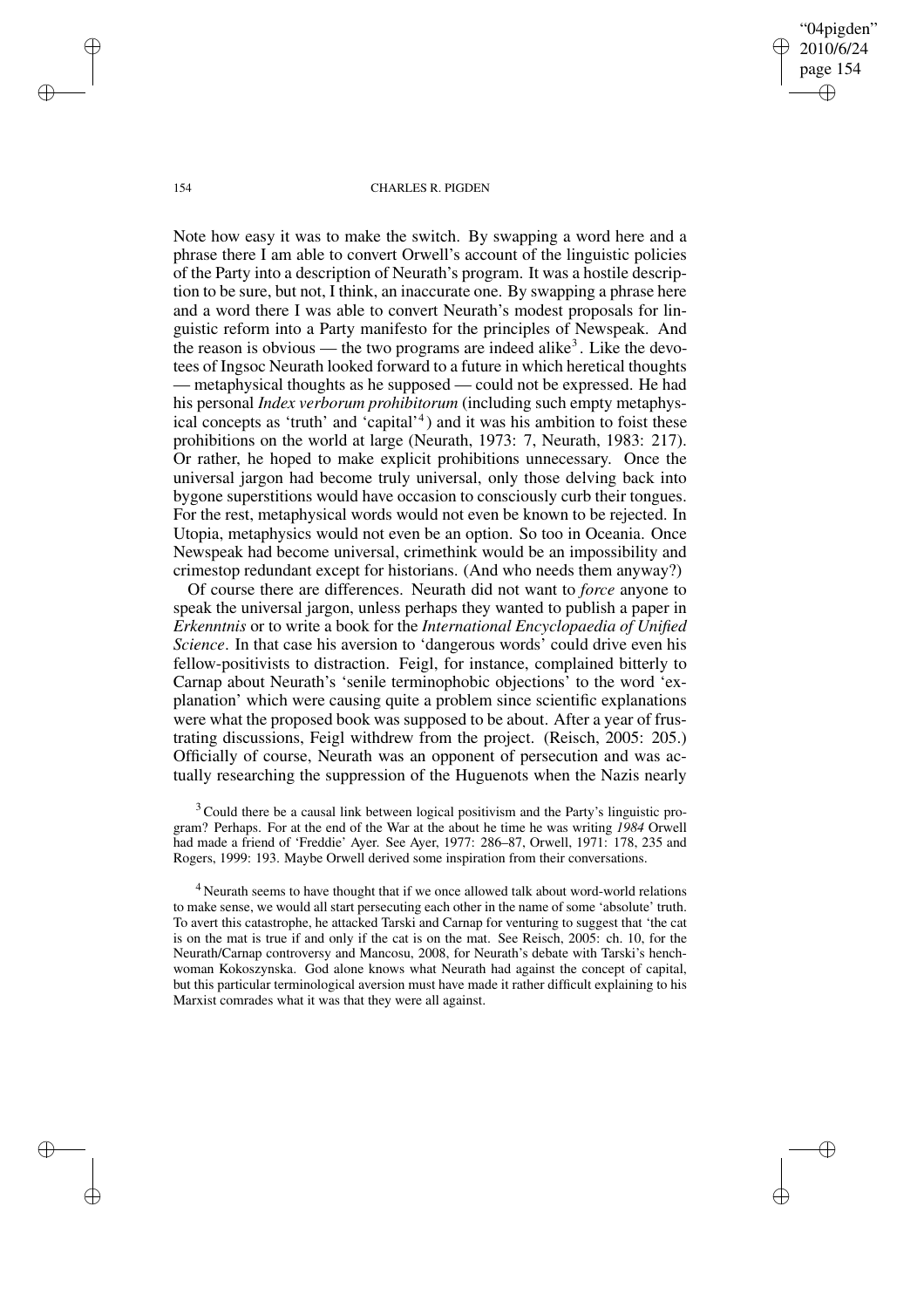✐

✐

✐

✐

caught him in Holland. Persuasion not force was supposed to be the instrument in ideological controversy. Nonetheless although officially in favour of toleration, he was not all that tolerant in practice. 'One should allow all opinions to be expressed, even the most absurd ones', observed Schlick 'the progress of science will look after selection.' Neurath was apparently 'furious' when told about this attitude. (See Neider's memoir in Neurath, 1973: 47.) Of course, unlike the tyrants of *1984*, Neurath had a theoretical as well as a political rationale for his program. The reason metaphysical talk was to be suppressed or at least superseded was not just because it was politically inconvenient (though Neurath did believe that metaphysics was the support of reaction<sup>5</sup>) but because it was meaningless. Metaphysical terms were literally gibberish, words without content (or without genuine content). The Party on the other hand appears to have regarded the democratic heritage of Oldspeak as all too dangerously meaningful. That's why it had to be done away with.

Nevertheless the resemblance is a little too close for comfort. The tactic of consigning the utterances of one's opponents to the linguistic garbage-bin and then enforcing — sorry *encouraging* — the use of a language in which deviant thoughts, or pseudo-thoughts cannot even be expressed smacks of totalitarianism. This was noted at the time. Neurath's universal jargon was lampooned by the pragmatist Horace Kallen as 'Logpu', a soubriquet modelled on 'OGPU', one of the many acronyms for the Soviet secret police. (Kallen, 1940, 1946a, 1946b, 1946c and 1946d and Reisch, 2005: 167–190.) An obviously nettled Neurath defended himself on the grounds that the universal jargon represents what is common to humankind when we are not tormenting ourselves with metaphysical absurdities. He was not imposing a new unity on humanity but appealing to that stock of concepts on which we are already agreed. Since the universal jargon is the language of the people, Neurath cannot be a totalitarian for suggesting that we stick to it. (Neurath, 1983: 233–234.) But apart from the dubious anthropology (Are there no languages which are, so to speak, *metaphysical all the way down?*) this ignores the charge that Neurath takes a rather tough line with those who wish to transcend the language of common-sense. In a rational debate they are not to be heard since, according to him, they have nothing to say worth hearing.

"04pigden" 2010/6/24 page 155

✐

✐

✐

<sup>&</sup>lt;sup>5</sup> In Neurath's defense it is worth pointing out that Austrian reaction was certainly something to worry about. See Hacohen, 2000, especially ch. 7. But one has to ask was it *really* a sensible tactic to beat the semi-fascist Christian-Socials by trying to promote a language in which their theology could not even be expressed?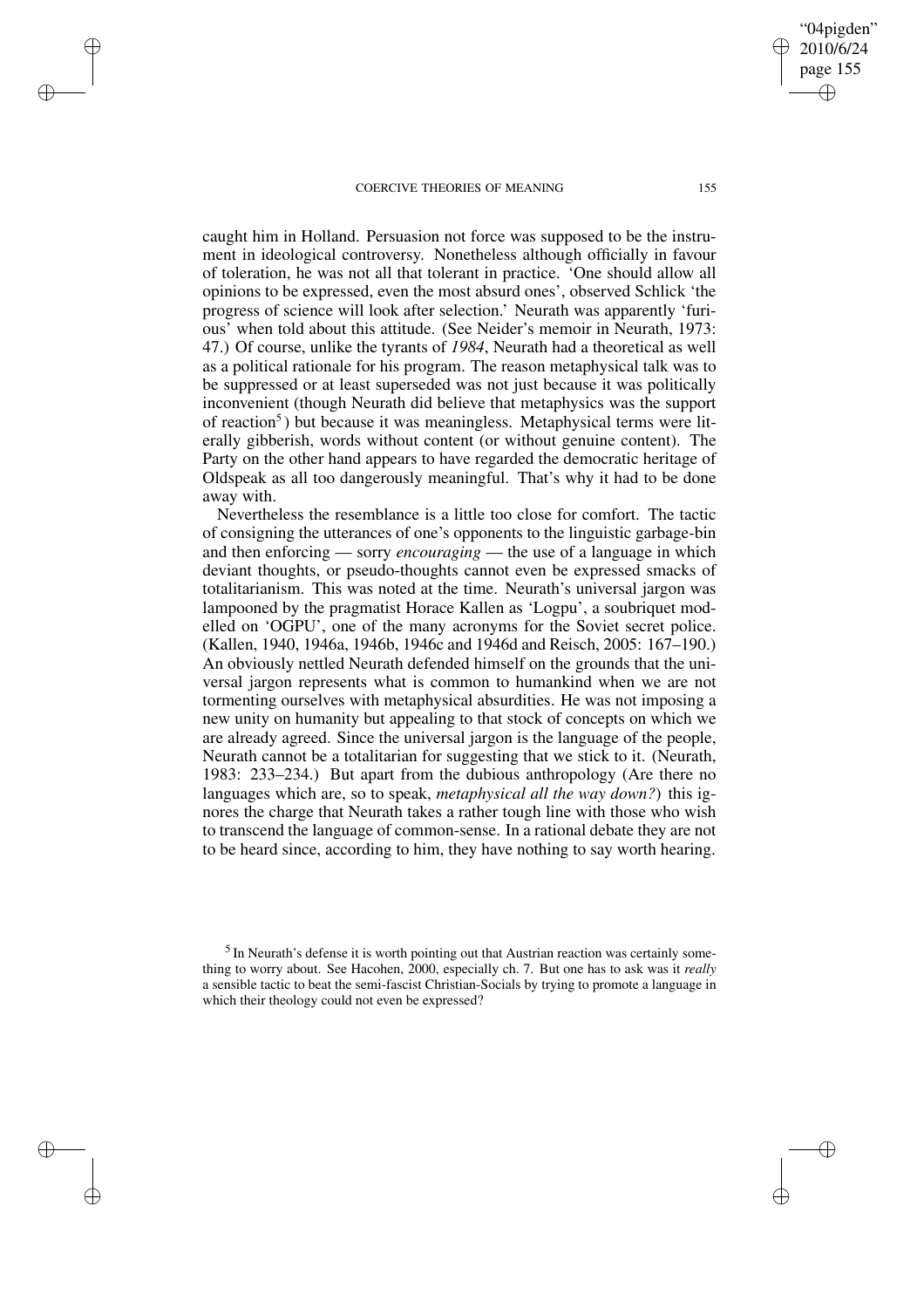156 CHARLES R. PIGDEN

"04pigden" 2010/6/24 page 156

✐

✐

✐

✐

# 3. *Totalitarian Tactics in Philosophy*

Well so what? Let us suppose that there *is* something rather nasty about Neurath's philosophy. Despite himself he had totalitarian tendencies<sup>6</sup>. But nobody believes in Neurath nowadays. At best he has some slight reputation as a fallibilist about the given, as a patron saint of physicalism and as the inventor of a famous simile. So why should we care?

Because Neurath is not alone. *Many* philosophers in the empiricist and analytic traditions display just this kind of nastiness. Central to their philosophies is some kind of Newspeak, often a restricted fragment of natural language, together with the claim that nothing that cannot be expressed in this language really makes sense. The claim is the consequence of a *coercive theory of meaning*, that is a theory whose principal purpose is to dismiss the views of a large class of ideological opponents as inherently meaningless. (That way they do not have to be argued with piecemeal but can be dealt with *en bloc*.) Not all proponents of a coercive theory of meaning want their Newspeak (and nothing else) to be taught to the populace at large, but all of them insist that there are no philosophic or other truths that cannot be couched in this language. (Though we must add the proviso that *some* philosophers in this tradition do not believe that there *are* any genuine philosophic truths.) Even those who take a lax view about the language of the vulgar demand that the language of the learned should be subject to philosophical censorship. (Though again, we must add the proviso that sometimes this censorship takes the form of *therapy*. It is not that you are not *allowed* to use certain words, or to use them in certain ways. Indeed the temptation to do so can be irresistible. But *if* you give in to the bewitchments of the intelligence and start to misuse language, a kindly therapist will come along and *talk* to you until you decide to stop<sup>7</sup>.)

<sup>6</sup> Given the rise of Nazism and the disastrous failure of his political projects, Neurath began to wonder whether he and his comrades had not made some kind of mistake. Scientistic philosophy in the service of enlightenment values had not proved to be much of a winner. 'I often ask me to what extent we too are responsible too for all that happened, by doing something or failing to do something . . . e.g. the supporting of totalitarian habits as such and so on'. (Neurath to Carnap 25/9/43, quoted in Reich, 2005, 197.) Unfortunately he identified totalitarian habits with Carnap's propensity for post-Tarskian semantics. The idea that there was something a little self-defeating about trying to support (among other things) free speech by constricting the bounds of language does not seem to have occurred to him. Of course, his prohibitions were futile because he lacked the power to enforce them, but that only makes his project more absurd, not less totalitarian.

 $<sup>7</sup>$  Memoirs suggest that sessions with the therapist could be rather traumatic, but then you</sup> often have to be be cruel to be kind.

✐

✐

✐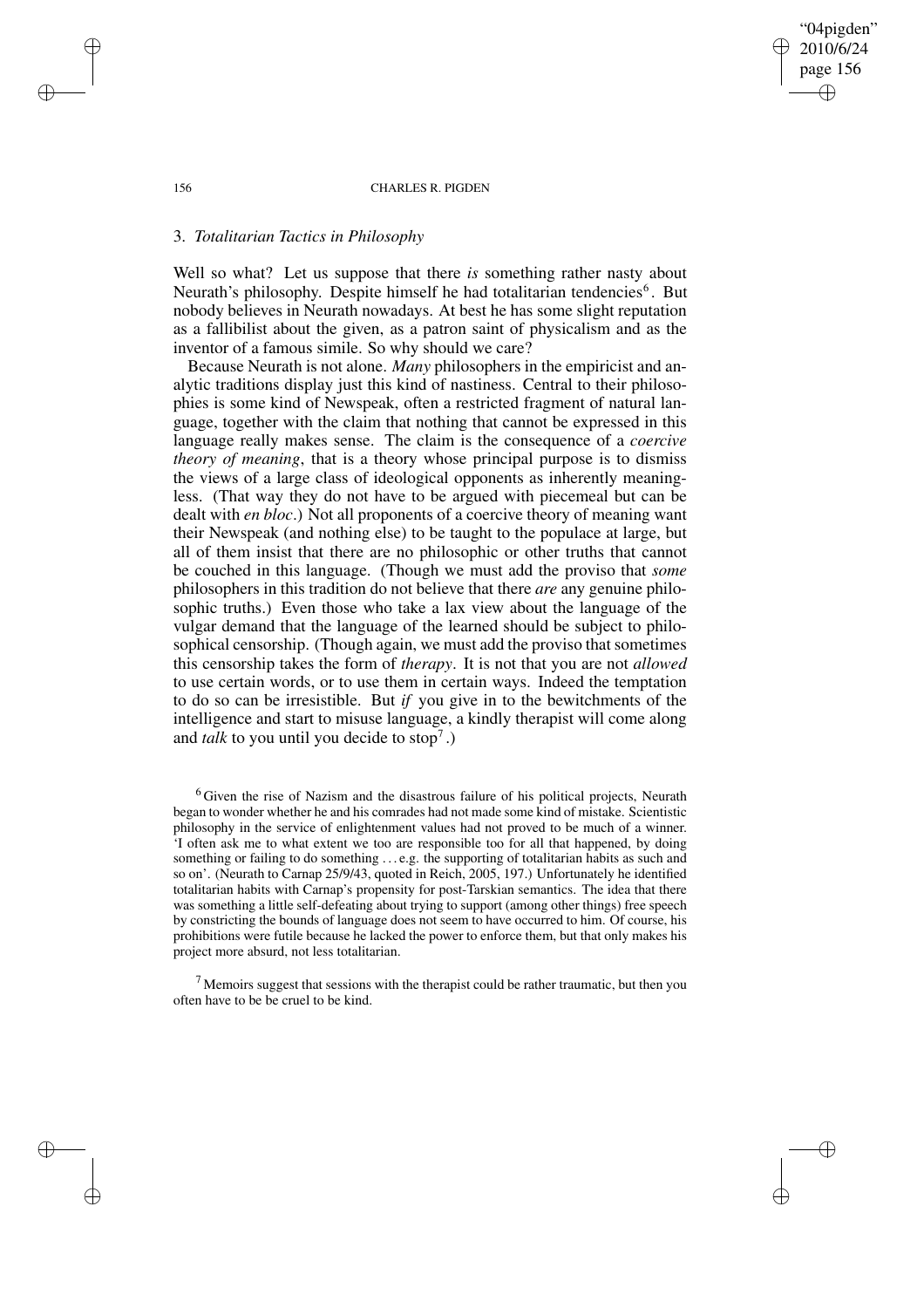✐

✐

✐

✐

Ian Hacking's book, *Why Does Language Matter to Philosophy* (1975), manages to miss this simple point in a truly spectacular fashion. Again and again, he passes over the principal and declared purpose of successive theories of meaning — to prove that the people you don't like are talking nonsense. From Hobbes to Wittgenstein, through Dummett<sup>8</sup>, Rorty<sup>9</sup> and the later Putnam<sup>10</sup> the principal (if not the only) purpose of theories of meaning has been as polemical weapons. That's why language matters to philosophy — you can use your theory of how it works as a stick to beat the opposition. And that's why (if we revert to the sexist idiom of J.L. Austin [1979: 192, 284]) it is the concept of meaning*lessness* that wears the trousers in so many semantic theories. (Just as it is what *can't* be expressed that is really important in the design of Newspeak.) In the last chapter of his book Hacking wonders rather plaintively what thread connects the linguistic theories of the philosophers he discusses, ignoring the big greasy rope that binds them all together. The philosopher whose theory of meaning is, so to speak *disinterested* — *not* designed to do someone down — is a rare bird (though thankfully such philosophers are rather more common now than they were fifty or sixty years ago). How many famous philosophers in the empiricist and analytic traditions have been content to prove that their opponents views

<sup>8</sup> The Dummett I discuss in this paper is mostly the Dummett of *Truth and Other* Enigmas, on which I was raised and which I know best. The living Dummett has continued to develop since the seventies but his basic approach to philosophy has not changed and it is his basic approach that I believe to be wrong.

<sup>9</sup> Rorty regularly tries to rule out the ideas that he dislikes as meaningless, though in his case we have not so much a *theory* (or even a set of criteria) as a propensity to propagandistic blather. 'The idea that the world decides which descriptions are true can no longer be given a clear sense' he says on the basis of no argument whatsoever. (Rorty, 1989: 5). But then he thinks that *argument* as traditionally conceived is out of place. After all, he might lose. 'My strategy will be to try to make the vocabulary in which these objections are phrased look bad thereby changing the subject, rather than granting the objector his choice of weapons' (Rorty, 1989: 44). Thus Rorty is much more of a soft totalitarian than Neurath, who at least had a theory of meaninglessness to back his prohibitions.

 $10$  Like many in the Antipodes, I am a big fan of the early Putnam; less so of his later self, The early Putnam thought it a mistake to suppose that you could dissolve the traditional problems of philosophy with the aid of the theory of meaning (Putnam, 1975: 273). Rather, he used the theory of meaning to liberate us from the conceptual prison of verificationism, enabling us to talk about electrons and emotions as opposed to dial readings and behaviors (1975: 1–32). The later Putnam used the theory of meaning to confine us within the prison of 'internal realism' (the anti-realism that dare not speak its name) by 'demonstrating' that obviously intelligible possibilities — such as being a deluded brain in a vat — are really *unintelligible* (Putnam, 1978: 126). The early Putnam was a conceptual liberator, the later Putnam a conceptual censor. Hence his addiction to Wittgenstein and James. *How are you fallen from heaven, O Lucifer, son of the morning*!

"04pigden" 2010/6/24 page 157

✐

✐

✐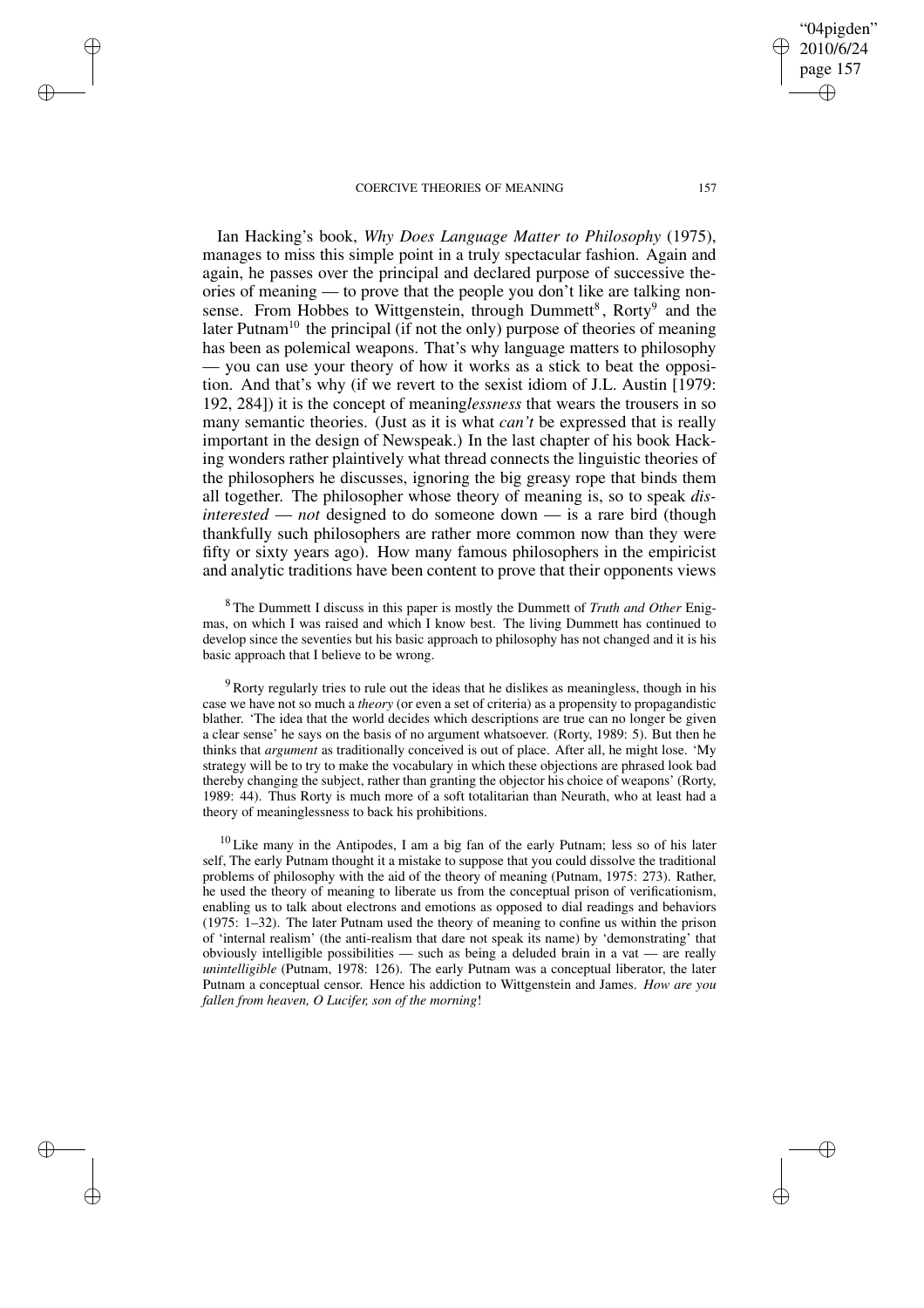✐

✐

#### 158 CHARLES R. PIGDEN

are *false*? If you haven't shown them to be nonsense you have not really made the grade!

Two philosophers whose interest in language is (in this sense) disinterested are Devitt and Sterelny. They wish to account for the phenomena of meaning not to expand the bounds of the meaningless in order to entrap their foes. (I do not wish to suggest that Devitt and Sterelny are anything less than tough controversialists. Perish the thought! It is just that they pay their opponents the minimal compliment of understanding them before they proceed to carve them up.) In *Language and Reality* they remark that philosophy of language has 'become too big for its boots' (Devitt and Sterelny, 1999: 4). There is an historical explanation for this. For a long time (three hundred and fifty years in fact) the philosophy of language in the form of theories of meaninglessness has been employed to discredit important philosophical theses — rationalism, materialism, dualism, the existence of God, the nonexistence of God, the reality of the external world, the non-reality of the external world, the existence of an objective good and evil, the reality of the past etc, etc, etc. Naturally it has acquired an inflated view of its own importance. Indeed, it suffers from delusions of grandeur. For meaning is a property of *utterances*, of words and sentences and the concepts and beliefs they express. (Indeed, I am inclined to think that 'meaning' is a responsedependent concept since what makes an expression meaningful is the fact that it can be understood.) In the absence of intelligent aliens meaning remains a very human affair. Isn't it prima facie *absurd* to suppose that facts about what does or does not possess this property can determine the nature of non-human reality? Yet it is just this absurdity that is presupposed by philosophers from Hobbes through to Dummett.

But some of you may be getting restive. Anyone moderately acquainted with the history of philosophy can hardly deny the existence of coercive theories of meaning. But perhaps they are not as pervasive and influential as I suggest? Let us review the historical record.

## 4. *A Catalogue of Shame*

Much has been made, especially by Quentin Skinner (1996), of Hobbes' changing attitudes towards the humanistic rhetoric that he learned as a lad. No doubt Hobbes was immersed in this tradition and no doubt it affected his thought in important ways. But the problem with Skinner's method, which seeks to understand the Hamlets of intellectual history by understanding the debates of the attendant lords, is that it can sometimes blind scholars to what is genuinely new. And as a rhetorician, Hobbes is not so much notable for the techniques he derived from those who came before as the technique he bequeathed to those who came after. For Hobbes was certainly a pioneer, and

✐

✐

✐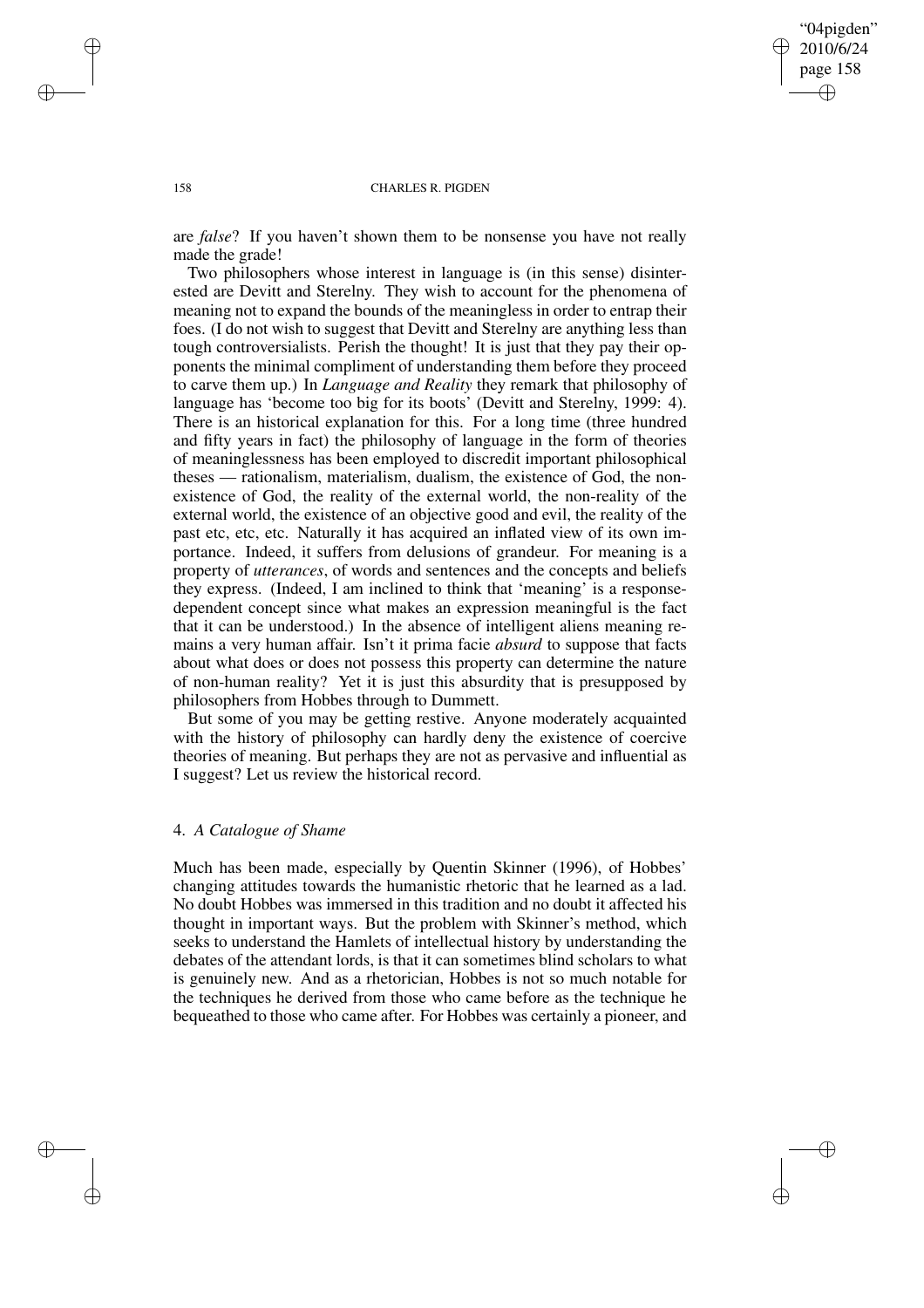✐

✐

✐

✐

perhaps the inventor, of a new rhetorical tactic. He was, at any rate, *one* of the first philosophers to systematically use the theory of meaning (and more specifically of meaninglessness) as weapon in ideological controversy. The theory in question is what Bennett (1977) calls *meaning empiricism* which he and Gassendi seem to have invented at about the same time.

Empiricism in its pure form is, of course, an epistemic not a semantic doctrine. Empiricists believe that all our knowledge of matters of fact is derived from experience. Knowledge *not* derived from experience — logical or mathematical knowledge for instance — is *trivialized* in various ways. Non-empirical propositions hold in virtue of linguistic conventions or the 'relations of ideas' (a phrase not adequately explained by Hume). Locke devalues a large class of them as 'trifling propositions'.

It is not clear that Hobbes himself was an empiricist in this epistemic sense. (His theory of knowledge defies easy classification.) But he *was* an enthusiast for the psycho-semantic theory that other  $17<sup>th</sup>$  and  $18<sup>th</sup>$  Century empiricists used to bolster (and maybe motivate) their theories of knowledge. For according to these empiricists, it is not just our *knowledge* that is supposed to be derived from experience. Our ideas or concepts are derived from experience too. In fact they are copies or combinations of copies of past sensations. 'There is no concept in man's mind which hath not at first, totally or by parts been begotten upon the organs of sense' (Hobbes, 1994: 6/ch. 1.2). This is the psychological part of the theory. For both Hobbes and Gassendi this psychological thesis is based upon a materialist physiology. Sensations are caused by (or identified with) the motions of our sense-organs. There is nothing else for ideas to be but motions and they turn out to be the reverberations of some original sensory stimulus. 'All Fancies are motions within us, relics of those made in the sense' (Hobbes, 1994: 12/ch. 3.2).

Thus far the psychology, now for the semantics. Words are defined in terms of ideas. They are signs of ideas since they indicate the presence of ideas in the speaker and beget similar ideas in the hearer. But this does not entail that words are *about* ideas or that ideas are their referents. Words refer to objects because they signify combinations of ideas and the ideas correspond to properties of the objects (Kretzmann, 1968). The upshot is that words are meaningless unless they can be traced back to past sensations. Words which cannot be defined in this way are 'absurd speeches taken upon credit (without any significance at all)' (Hobbes, 1994: 15/ch. 3.12). Nonempirical words it seems just don't make sense.

Hobbes tried to do down his opponents by imposing (at least on the learned) a restricted language in which dissident thoughts cannot be expressed. What he has in mind is an impoverished fragment of natural language which contains no words which cannot be defined in terms of experience. He then proclaims that anything that cannot be expressed in this dialect (or family

"04pigden" 2010/6/24 page 159

✐

✐

✐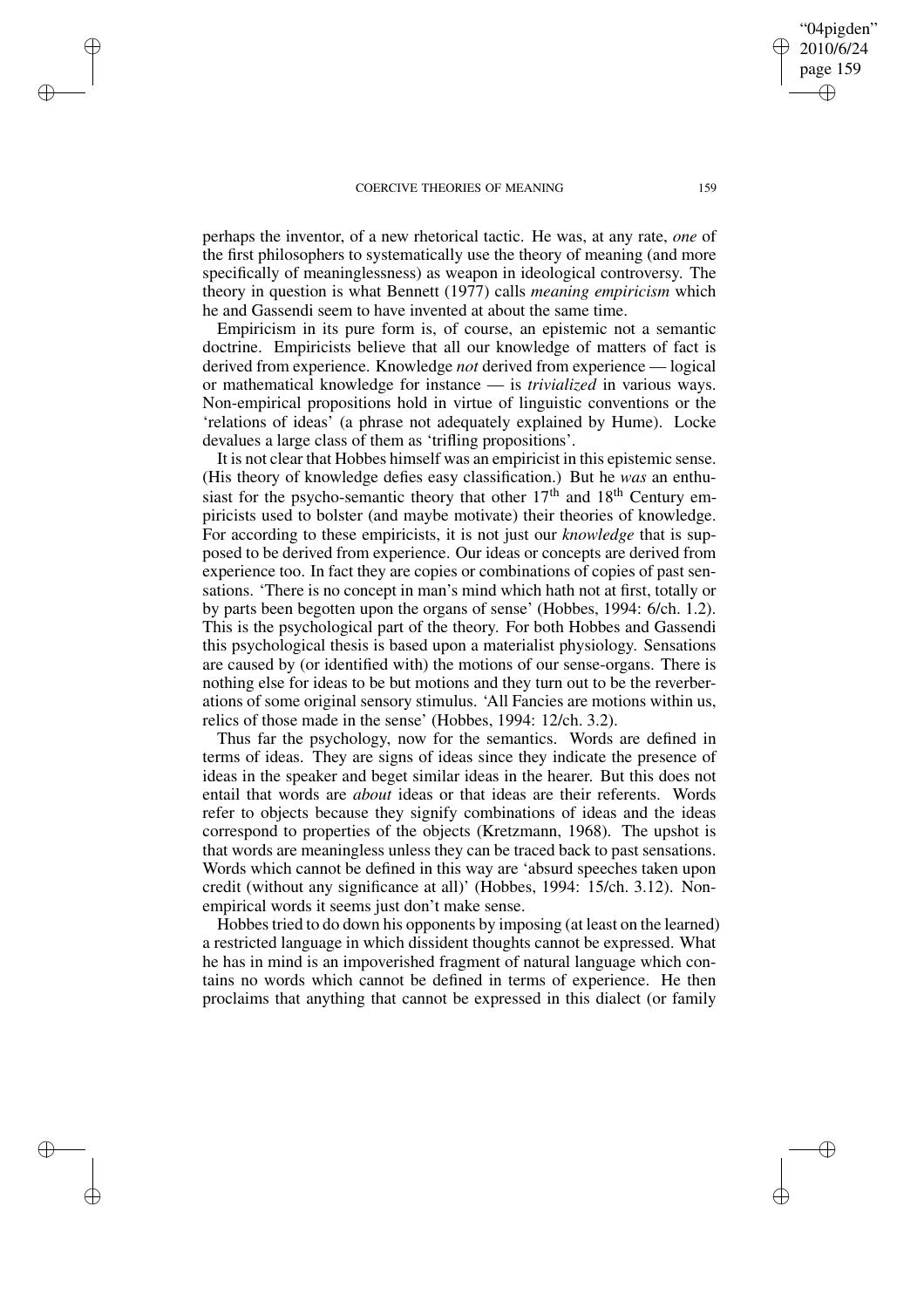"04pigden" 2010/6/24 page 160 ✐ ✐

✐

✐

#### 160 CHARLES R. PIGDEN

of dialects) simply does not make sense. The theory he proposes is *coercive* since it does not simply set out to *investigate* why we consider some strings of words meaningful and others not, but tries to alter our conception of the meaningful with a view to excluding his ideological foes. Rationalists such as Descartes, together with the scholastics and a vast array of antiabsolutists, whose sentences involve (supposedly) non-empirical concepts, are condemned as mere spouters of gibberish.

Hobbes has an interesting variation on the standard empiricist tactic. He is out to do down the scholastics who (so he believed) still predominated at Oxford and Cambridge. 'I am to speak hereafter of their [the Universities] Office in a Commonwealth and must let you see what things would be amended in them; amongst which the frequency of insignificant speech is one' ['*Plus ca change* . . .' some of you may say.] (Hobbes, 1994: 7/ch. 1.5). But he did not distinguish clearly between nonsensical and contradictory speeches. Quite often he uses his theory of meaning to convict his enemies not of senselessness but of self-contradiction. He *assumes* that material objects can be given empiricist definitions and then supplies his own slanted materialist definitions of key scholastic concepts rendering them absurd. Thus 'Incorporeal substance' becomes 'Incorporeal body' — a manifest oxymoron (Hobbes, 1994: 21/ch. 4.21). It is notable that he is opposed to metaphor for if metaphors were allowed it would license metaphorical extensions of materialistically defined concepts, and hence weaken his argument.

But why did Hobbes invent the theory in the first place? Or why (if it turns out to be derived in part from previous philosophers) did he decide to dust it off, develop it, and use it as one of his prime polemical weapons? Why isn't it enough to convict his opponents of error? Why accuse them of nonsense as well? Partly, no doubt, because it is more satisfying as a polemical device. If you can show that your opponent is not only wrong, but an out-and-out blatherer, you have really got him on the ropes. But I suspect he had another reason.

In the  $17<sup>th</sup>$  Century, the first concern of modern-minded philosophers was to refute scholasticism, the fossilized philosophy of Aristotle that had dominated the intellectual scene since the Middle Ages. This was (they thought) a bar to intellectual progress, and, in particular, to the new science, that was being invented by people like Harvey, Galileo and Newton. But there was a problem in dealing with the scholastics. They were champion quibblers. Indeed what a scholastic education taught you to do, was to speak a certain jargon and to argue the toss. The new philosophers did not want to get bogged down in endless petty disputes or to use a jargon which they believed embodied all sorts of errors. What they wanted was a polemical weapon that would cut short these disputes and deal with the scholastics once for all. If it could do away with their wretched jargon, so much the better.

✐

✐

✐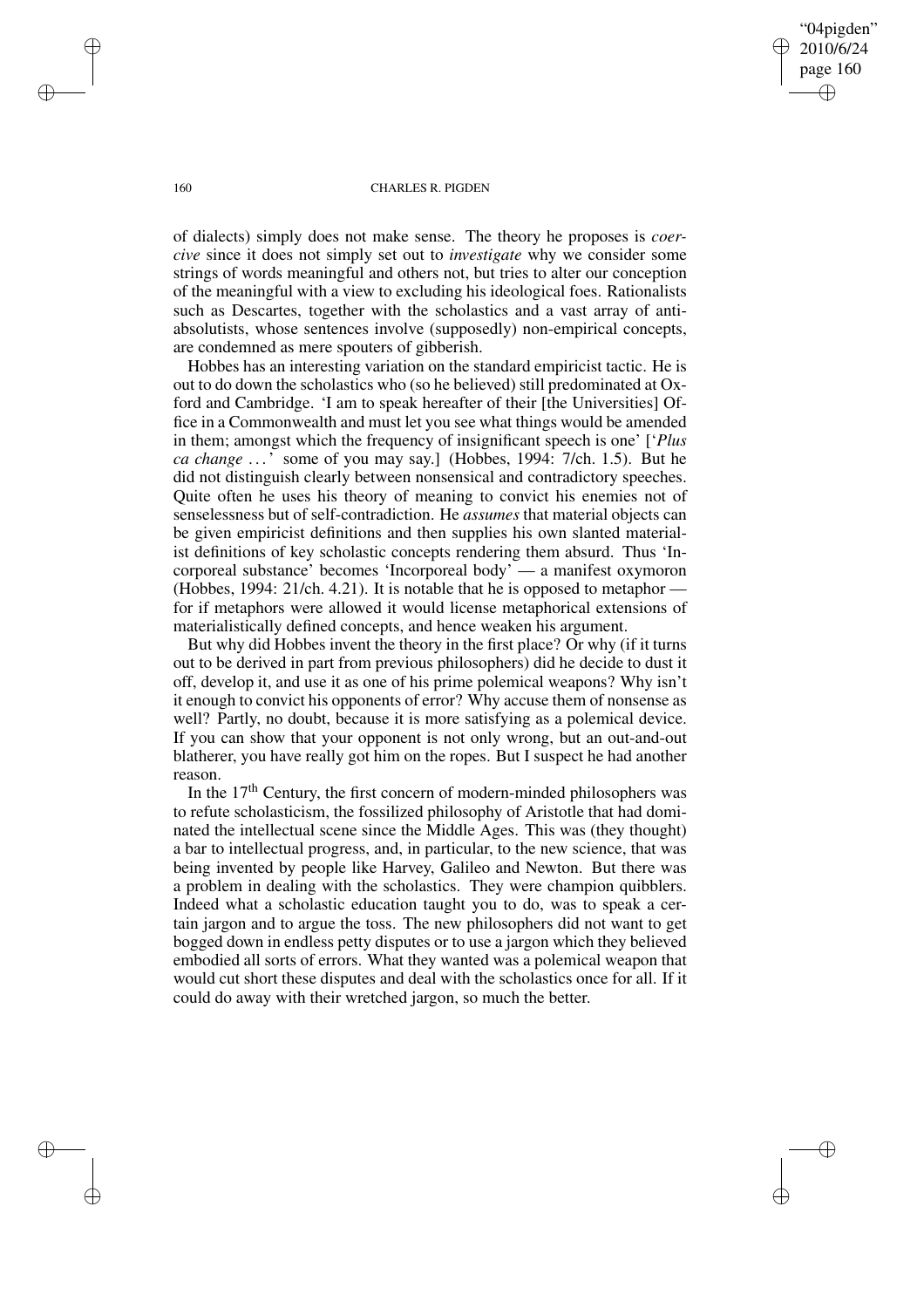✐

✐

✐

✐

Various devices were tried. One was Cartesian scepticism. In a letter to Mersenne, Descartes boasts that he will 'overturn the foundations on which [the scholastics] are all agreed' (Descartes, 1991: 156). But his published works seldom discuss them explicitly. This is because the overturning is mostly done on the sly. As is well known, Descartes' *philosophical* project is to doubt everything that can be doubted, and then to rebuild the edifice of knowledge on a firm foundation of indubitable truth. Now, although a lot of what was commonly believed is incorporated in the new structure, some things are doubted and then left out. These include the opinions of the scholastics. If challenged, Descartes would no doubt say that this was refutation enough. For the scholastic doctrines do not follow from the Cogito etc, and nothing that does not follow from the Cogito deserves the name of knowledge. Furthermore, since everything that *does* follow from the Cogito *does* deserve the name of knowledge, anything that conflicts with this such as the doctrines of the schoolmen — is obviously false. But the beauty of Descartes' method is that on the whole he can evade such challenges. The schoolmen are refuted without being mentioned. And this is a plus. For Descartes was a native of a country in which the Catholic Church was still strong. And the Church was wedded to scholasticism. To contradict its doctrines could be dangerous — at least if the contradictions were explicit. In Descartes' lifetime, one philosopher was burned at the stake, and Galileo was threatened with torture and forced to recant.

The empiricists, who in the main did not live in Catholic countries, preferred a more forthright method. They invented a theory of meaning which consigned the jargon of the scholastics to senselessness. That way, they did not have to argue with them. (How *can* you argue profitably with a collection of wafflers?) They could then proceed to the more interesting task of inventing the new science and the new philosophy.

I have already suggested, and shall argue at length, that from a liberal point of view this tactic is disreputable. Nevertheless, it might have been historically progressive. Mrs Thatcher may have been wrong to fight the Falklands War even though it led to a happy consequence — the downfall of the Argentinian dictatorship. If the demise of scholasticism and the rise of modern science were Good Things shouldn't the empiricists theory of meaning get some of the credit? This boils down to the question of 'Who Killed Scholasticism?' And it is by no means clear that it was Hobbes and his followers that did the deed. Descartes deserves a large slice of the glory and his tactics though devious were less authoritarian than those of the empiricists. But the real victors were the scientists themselves, Galileo, Boyle and Newton who developed new methods and demonstrated their fruitfulness in the face of scholastic opposition. Galileo in particular did not consign his scholastic opponents to senselessness but confronted them head on. (That's what got him into trouble.) Following Feyerabend some have censured his reliance

"04pigden" 2010/6/24 page 161

✐

✐

✐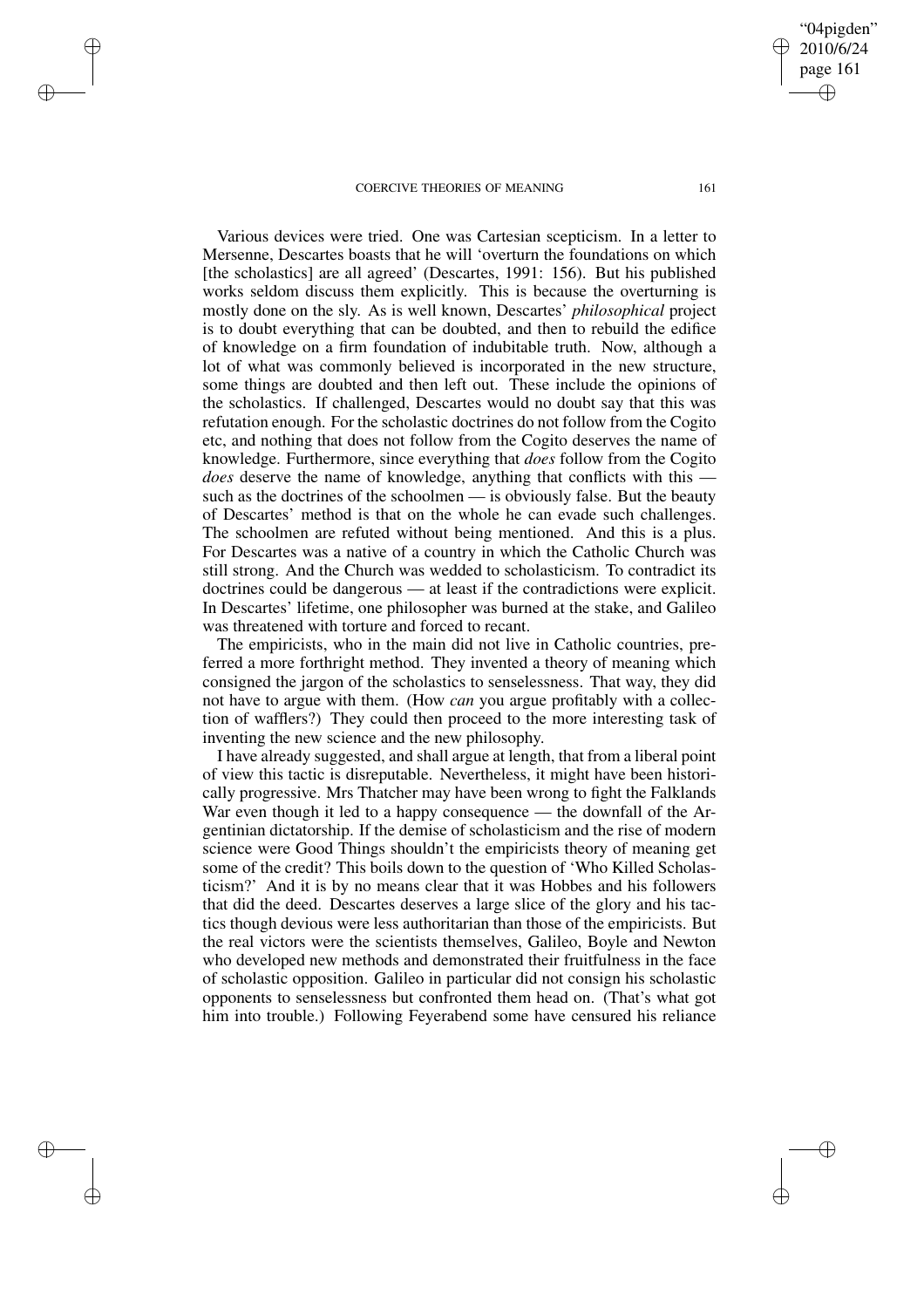"04pigden" 2010/6/24 page 162 ✐ ✐

✐

✐

#### 162 CHARLES R. PIGDEN

on rhetoric (Feyerabend, 1978). But at least Galileo allowed the scholastics into the arena of debate before dispatching them with his rhetorical sword.

But if the early empiricists sinned against the canons of liberal debate they were soon visited with fairy punishment. Their shiny new weapon turned out to be more dangerous than they supposed. The new philosophy, in the form of psycho-semantic empiricism, proved to be incompatible with the new science.

Hobbes was a materialist indeed his empiricism is *based* on his materialism. Locke was a scientific realist, that is, he thought the science of his day — the corpuscular or atomic theory of Robert Boyle — was (a) to be taken literally and (b) more or less correct. Matter and bodies generally really *are* composed of Boyle's insensible particles. Of course Locke (unlike Hobbes) was prepared to allow that there are more things in Heaven and Earth than are dreamed of in materialist ontologies. But this did not mean Boyle was wrong about the reality and composition of material things. It was just that there might be *other* things — minds, souls or spirits — which were *not* composed of matter.

Now there is a tension between these materialistic opinions and the empiricist psycho-semantic theory. *For if the psycho-semantic theory is correct, materialism or scientific realism will not be conceivable (let alone true) unless material objects are definable in terms of experiences or sensa.* And it is difficult to see how the mind-independent reality of such objects *can* be defined in terms of sensations. If we are using the language of ideas (ideas as copies of sensations) how can a material object be anything *but* a sequence of associated sensations? And this is precisely what a material object *is* for Berkeley, and, arguably for Hume. It is well known that Berkeley retained Locke's empiricism (including his meaning empiricism) but rejected his scientific realism or materialism. Of course Berkeley uses a whole battery of arguments, to disprove the existence of matter. But it is the turning of the empiricist theory of meaning (or better meaning*lessness*) on its creators that is the really decisive move. (Berkeley, 2008). Berkeley is I think right in his *ad hominem* argument. You cannot both accept the psycho-semantic theory of Hobbes and Locke *and* their scientific realism. One of them has to go.

Hume of course went one step beyond. It is not just the concept of material substance that is (rather coyly) consigned to meaninglessness Causality as traditionally conceived, together with the self are likewise dismissed. There is no impression or sensation from which the idea of causality can be derived. Hence we have no idea of causality and the traditional concept is a pseudo-concept. The word 'cause' if it is meant to suggest something like a necessary connexion may be full of philosophical sound and fury, but it signifies nothing.

After Hume a reaction set in. Both Price (1974 [1758]) and Reid (2002 [1785]) made telling criticisms of the empiricist psycho-semantics, and

✐

✐

✐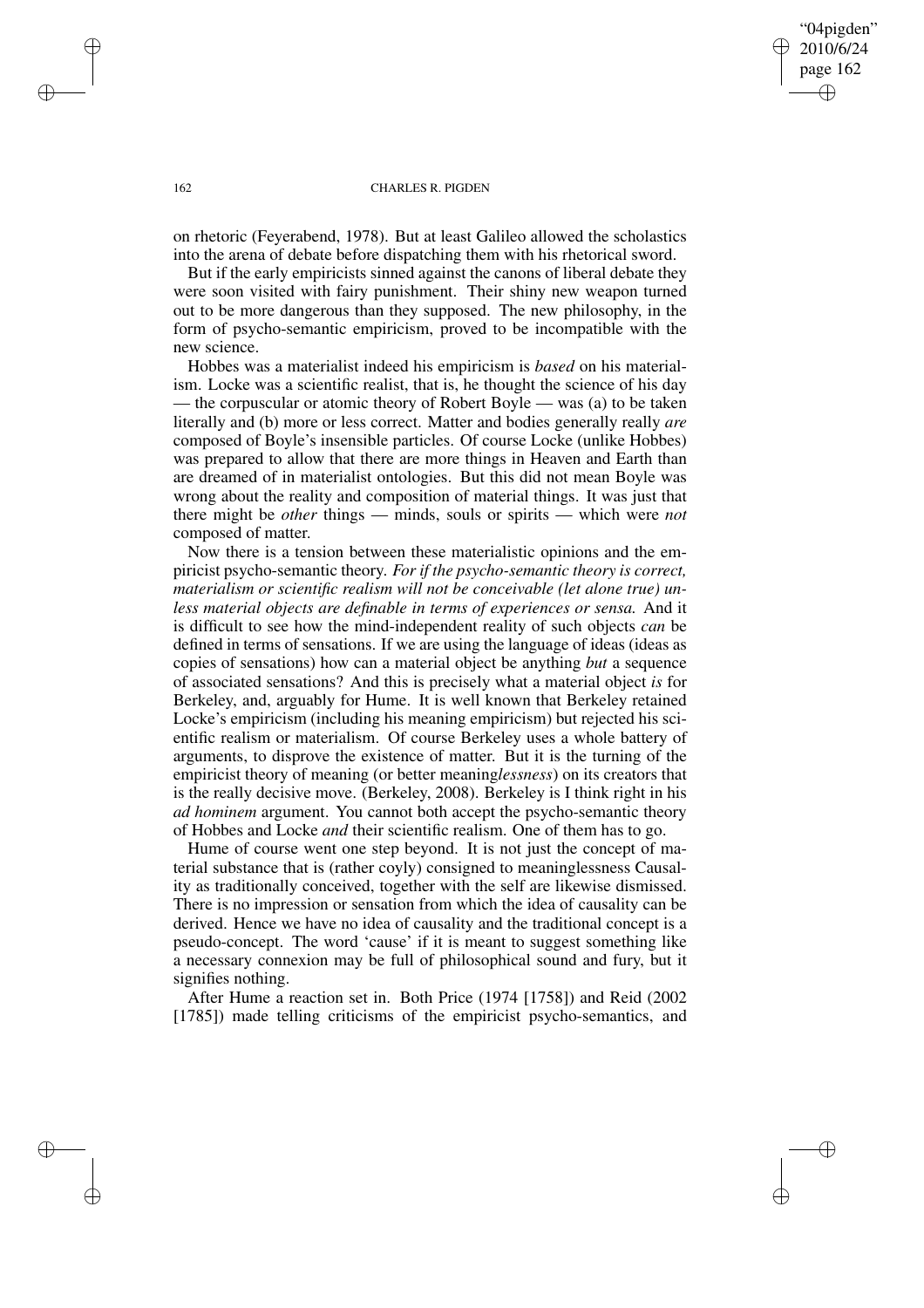✐

✐

✐

✐

Price's writings in particular suggest a general strategy for dealing with restrictive theories of meaning. But the torch was passed on to the Germans. On at least some readings what the *Critique of Pure Reason* is designed to do is demonstrate the *unintelligibility* of certain sorts of metaphysical speculation. Kant, like Hume, can be construed as an aspiring censor.

Frege is often touted as the founder of the analytic tradition. He is extolled by Dummett as the man who substituted the theory of meaning for epistemology as the first philosophy (Dummett: 1991). I do not think he deserves this praise if praise it be. His own interest in the theory of meaning is subordinate to an epistemological or metaphysical project. He wants to establish arithmetic on firm a priori foundations (Frege, 1997: 92–96, 192–211, Frege, 1980: 1–24). To do this he needs to show that arithmetic is logic and in the creation of a new logic (whose structure is radically different from the surface structure of natural language) questions of meaning naturally arise. Though Frege obviously found them of intrinsic interest, they are something in the nature of a prolegomena to his main purpose. It is true that the theory of meaning has played a large part in  $20<sup>th</sup>$  century philosophy, but this has usually been in the form of theories of meaning*lessness*. And although Frege was a vigourous controversialist, quite happy to ridicule his opponents and reduce them to incoherence and absurdity, he did not pretend that their views could not be understood. Nor did he use his theory of meaning as a polemical weapon. If treating the theory of meaning as first philosophy amounts to the use of coercive theories of meaning, then this is a tactic he did not usually employ. Moreover it is a tactic that dates back way beyond Frege. (In this sense the linguistic turn begins with Hobbes.) In so far as Frege's professed followers (such as Wittgenstein and Carnap) went in for this sort of thing, they probably got the idea from earlier writers. Carnap was conversant with the empiricist tradition, and even the notoriously unread Wittgenstein was familiar with the work of Fritz Mauthner who celebrated the linguistic theories of Hobbes, Locke and Hume (Haller, 1988: ch. 5). Frege is also praised for extruding 'psychologism' from the theory of meaning. This was indeed his ambition, but I am not sure it represents an intellectual advance. Why is it that inscriptions and patterns of sound are meaningful? Partly at least because they can be understood. This suggests that a theory of meaning is in part a theory of understandability (something Dummett at least can hardly disagree with since he appeals to considerations of understandability in arguing for his anti-realist theory of meaning). And it is surely absurd to divorce the theory of understandability from the theory of the understanding mind.

My next claim is a rather more startling one. Pragmatism at least in its Jamesian form, is reliant on a coercive theory of meaning. I shall illustrate this claim with a joke of the late Robert Pargetter's. Pargetter (who lectured at La Trobe when I was doing my PhD) used to give a course on theories

"04pigden" 2010/6/24 page 163

✐

✐

✐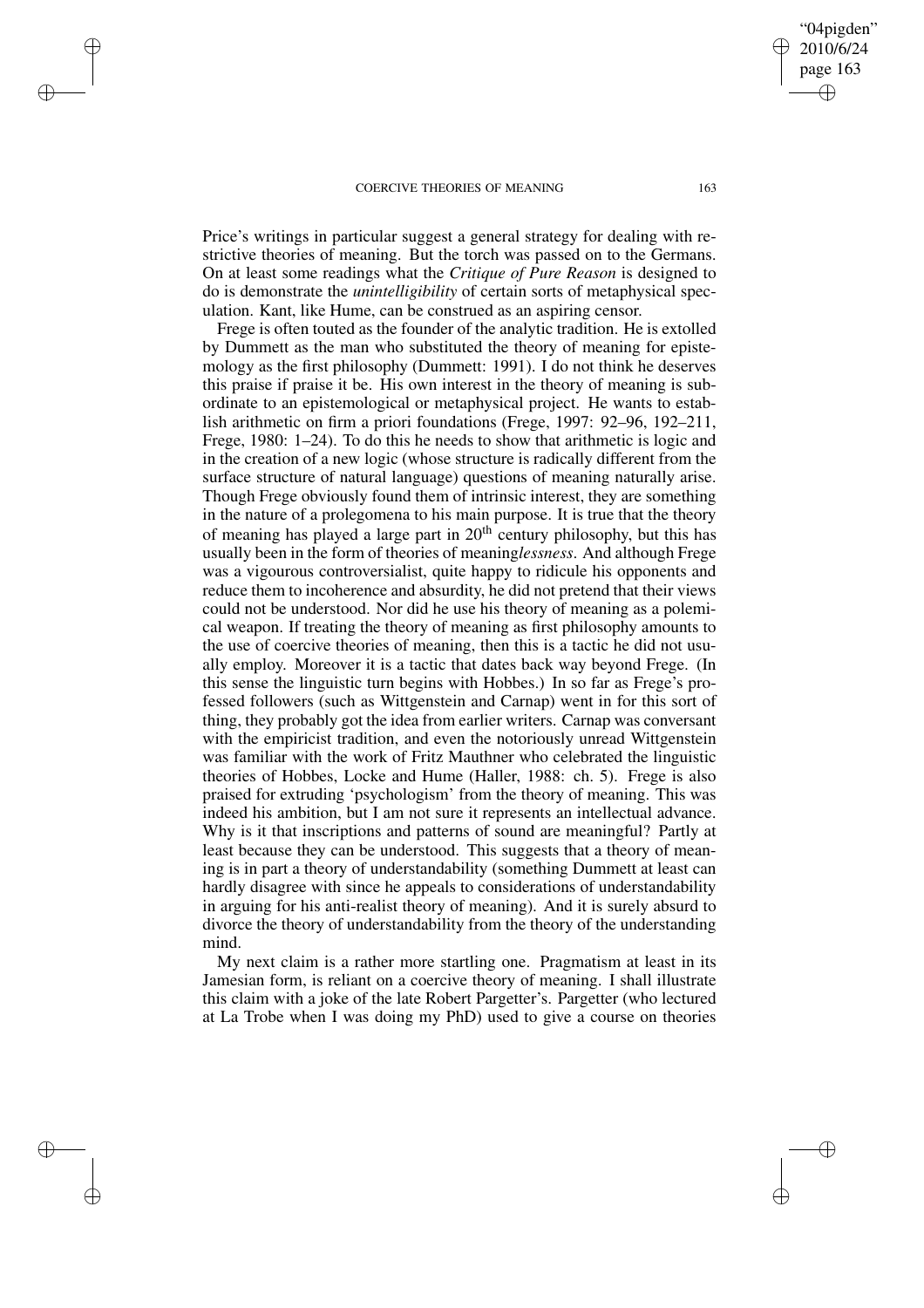"04pigden" 2010/6/24 page 164 ✐ ✐

✐

✐

#### 164 CHARLES R. PIGDEN

of truth. He explained at the beginning that he was going to take a very tolerant and accommodating line. Pragmatism, coherence and correspondence were the options. Each of these theories of truth, he proclaimed, is true in its own way. Pragmatism is useful to believe, coherence is coherent, and the correspondence theory corresponds to the facts. Why is this a good joke? Because it illustrates an important philosophical thesis. *Once you allow that the correspondence theory makes sense* it is obviously the leading contender (though things become rather more complex if admit deflationary theories of truth). And it is this that is exploited by Russell and Moore in their critiques of pragmatism. They point out that truth cannot be what it is expedient to believe since a) it might be expedient to believe what is false, and b) it might *not* be expedient to believe what is true (Russell, 1994: chs 4 & 5, Moore, 1922: ch. 3). The obvious answer — attempted in a half-hearted sort of way by James and pushed along with rather more vigour by Rorty — is to deny that it makes sense to suppose that a statement could be true or false independently of our knowledge or experience. ('There is no meaning left in this idea of trueness or as-ness if no reference to the possibility of concrete working on the part of the idea is made.' 'Good consequences . . . assign the only intelligible practical *meaning* to that difference in our beliefs which our habit of calling them true or false comports'. James, 1978: 312–313.) The idea of a paying falsehood or a non-paying truth is simply nonsense. And this of course requires a coercive theory of meaning. But in fact pragmatists cannot stop there. They must extend the bounds of nonsense even further or give up the Tarskian biconditional (to which nearly everyone pays lip-service) that 'P' is true if and only if P. *Something* like this looks like a necessary truth conveying a large part or what you need to know if you want to understand what truth is all about. But if some such biconditional is necessary, the pragmatist theory of truth must be false. For it might be expedient to believe that A exists, (Russell's stock example) even though  $A$  does not exist. In which case it would not be true that  $\vec{A}$  exists even though it is expedient to believe it. The pragmatist is faced with three choices: give up the biconditional, give up the pragmatist definition of truth or deny that A can *not* exist when it is expedient to believe that it *does*. And the best way to suppress this possibility is to deny that it makes sense. Pragmatists who retain the biconditional must therefore claim that it is nonsense to suppose that things could be thus and so when it is expedient to believe otherwise. So far as they are concerned metaphysical realism *makes no sense*.

Russell is on the whole one of the heroes of my story. Though he invented theories of meaning that could have been used coercively he did not often use them that way himself. But there is one big blot on his philosophical escutcheon. As Arthur Prior put it, he 'sold the pass' so that now 'Bosanquetterie sprawls across the face of philosophy like a monstrous tumour' (Prior 1976: 26). The pass-selling was done with the theory of types. (Russell:

✐

✐

✐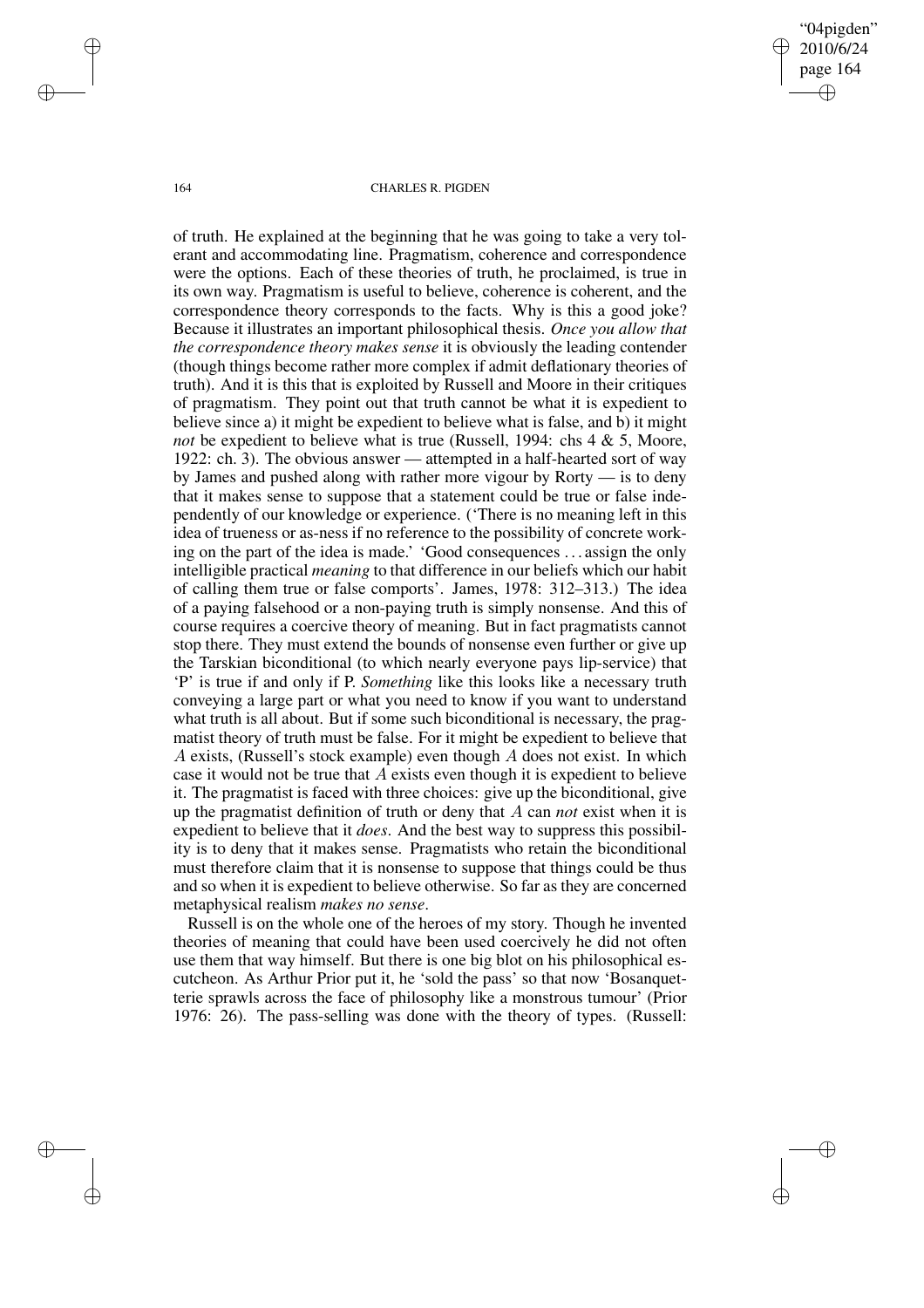✐

✐

✐

✐

1908) For this gave philosophers a respectable, non-self-serving reason to suppose that what *seemed* to make sense was in fact nonsensical. If anyone were to insist that *they* understood some bit of metaphysics and that therefore it must be meaningful whatever Wittgenstein and the positivists might say, post-Russellian philosophers had a ready reply. 'It *seems* to make sense we agree. But Russell has shown that many apparently meaningful statements in Mathematics and elsewhere are in fact ill-formed — or rather cannot be translated into a properly formulated language. Intuitions of meaningfulness therefore can be mistaken and in your case this possibility is realized'. But this reply begins to lose its force once we realize that there are other methods of resolving the paradoxes, including the method of *not* resolving them and adopting a paraconsistent logic (Priest, 2006).

Of course, when it comes to coercive theories of meaning (or at least coercive criteria) the worst offender is Wittgenstein. It is not just that for him the theory of meaning (in this sense) constitutes First Philosophy. In some of his formulations the deployment of a coercive theory of meaning constitutes the *whole* of philosophy. 'The correct method in philosophy would really be the following: to say nothing except what can be said  $-$  i.e propositions of natural science . . . and then whenever someone else wanted to say something metaphysical, to demonstrate to him that he had failed to give a meaning to certain signs in his propositions.' (Wittgenstein, 1961: 73–74/Prop. 6.53.) The Newspeak here is that fragment of natural language (apparently including the propositions of natural science) consisting of propositions which are truth-functions of elementary propositions (whatever these turn out to be). Wittgenstein wants to put a stop not only to metaphysics but to 'rumbling and roaring', to intellectual chit-chat about questions of value and aesthetics (Wittgenstein, 1961: 1). In Wittgenstein's opinion most of this is worthless drivel. And even when it isn't worthless — and remember the young Wittgenstein considers his *own* writings to be drivel, though true and definitive drivel — it is an attempt to say the unsayable. And what we cannot speak about we must pass over in silence. Well, not quite. *Wittgenstein* is (so to speak) licensed to engage in a little crimethink, to eff the ineffable with a view to demonstrating just how heinous it is in other people. (Though what is to stop other metaphysicians from pretending their nonsense constitutes the ladder to some deep but unsayable truth he does not say.) It is interesting that in daily life and conversation, Wittgenstein tried to impose his intellectual prohibitions on other people whilst disregarding them himself. M.O'C. Drury, one of Wittgenstein's subservient young men, records the comment of W.E. Johnson (Drury 'Conversations with Wittgenstein' in Rhees: 103): 'I consider it a disaster for Cambridge that Wittgenstein has returned. A man incapable of carrying on a discussion. If I say a sentence has meaning for me no one has the right to say it is senseless'. ('What a

"04pigden" 2010/6/24 page 165

✐

✐

✐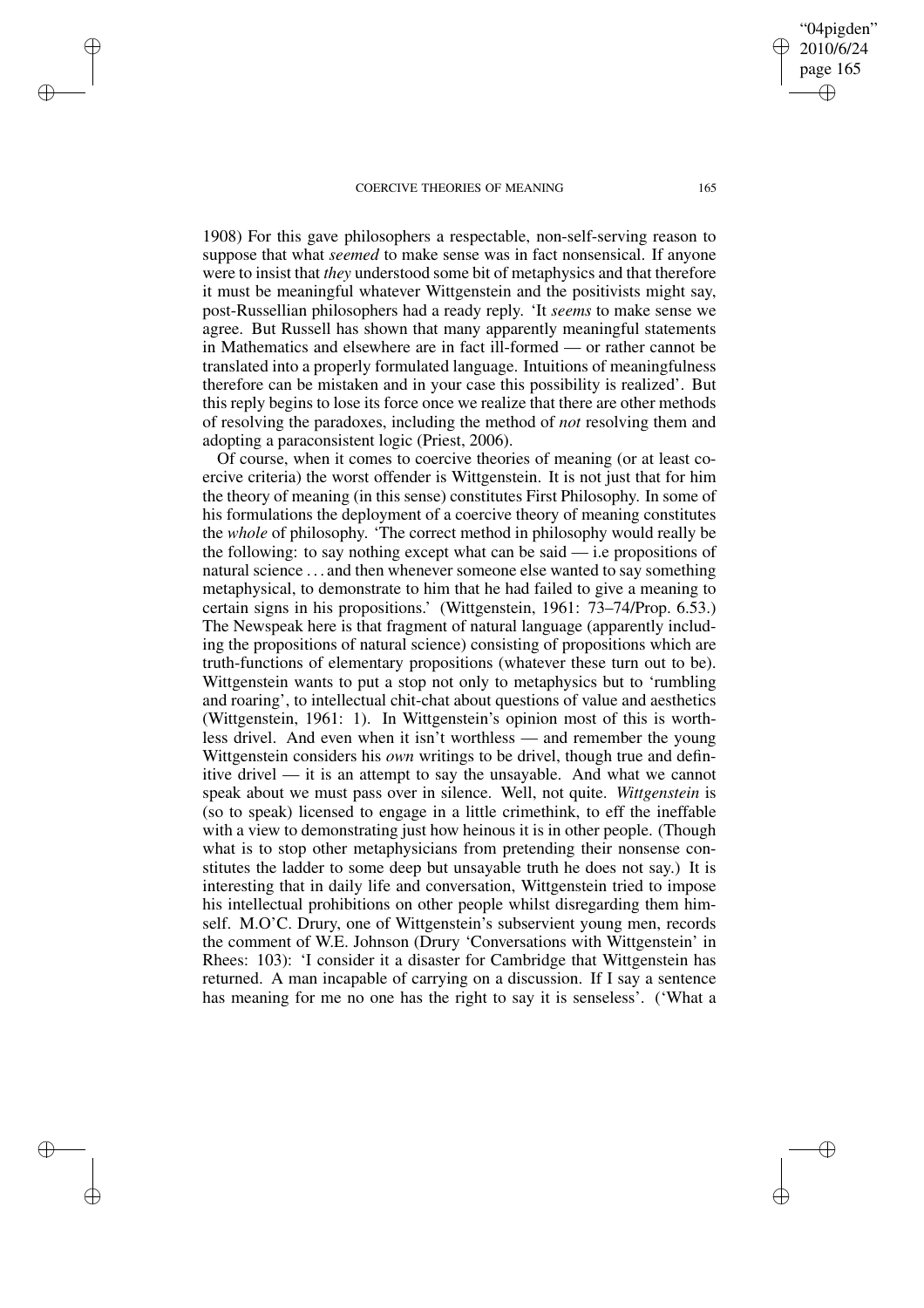# "04pigden" 2010/6/24 page 166 ✐ ✐

✐

✐

#### 166 CHARLES R. PIGDEN

funny old buffer Johnson was' Drury seems to be saying.) And Julian Bell complains in heroic couplets that:

He talks nonsense, numerous statements makes Forever his own vow of silence breaks Ethics aesthetics talks of day and night And calls things good and bad and wrong and right

Wittgenstein's biographer reprints these verses as an amusing *jeu d'esprit*. (Monk, 1990: 257.) The idea that they might constitute a serious — even a damning — criticism of Wittgenstein's character, conduct and opinions does not seem to occur to  $\text{him}^{11}$ .

In the later philosophy Wittgenstein retains a coercive approach meaning though hsi overall philosophy has become more complex. Philosophical perplexity arises from the misuse of language. So there is a privileged set of unphilosophical uses which are in order as they stand $^{12}$ . These constitute the Newspeak. Wittgenstein is something of a populist about this privileged family of uses. What the bed-makers say makes sense; it's the gentlemen for whom the beds are made who allow their intelligences to be bewitched by language. (Klagge and Nordmann eds, 2003: 353.) But the real difference between the late and the early philosophy is that Wittgenstein's coercive tactics have become *less* not *more* intellectually respectable. In the *Tractatus* at least he had a theory of what made propositions meaningful. It was a silly theory, but a theory nonetheless. In the *Philosophical Investigations* he has nothing but a mixed bag of metaphors and a vague gesture towards use, plus a rough line round the privileged uses. Yet he still presumes to say that 'the results of philosophy are the uncovering of one or other pieces of plain nonsense' (Wittgenstein, 1967: 48/1.119). But without a developed account of what makes language meaningful (and an account backed by argument) how does he *know* that what he uncovers *is* nonsense? And why should anyone believe him when he claims that it is? When he discusses the philosophical use of a word and asks whether it is ever 'used this way in the language-game that is its original home' (Wittgenstein, 1967: 48/1.113), the suggestion is that the word makes sense so long as it sticks to its original abode but ceases

 $11$  The full text of the poem can be found in McGuiness ed. 2008: 173–180. McGuinness does not take it very seriously either.

<sup>12</sup> It is certain *uses* of words rather than certain words which don't make sense. Though Wittgenstein was rather hostile to the peculiar vocabulary of philosophy, quite ordinary words could get you into trouble if you misused them in a philosophical way. Thus Russell did not quite hit the mark when he insisted as against Wittgenstein and his followers that philosophy like other subjects is entitled to its technical terms. See Russell, 1959: 214–254.

✐

✐

✐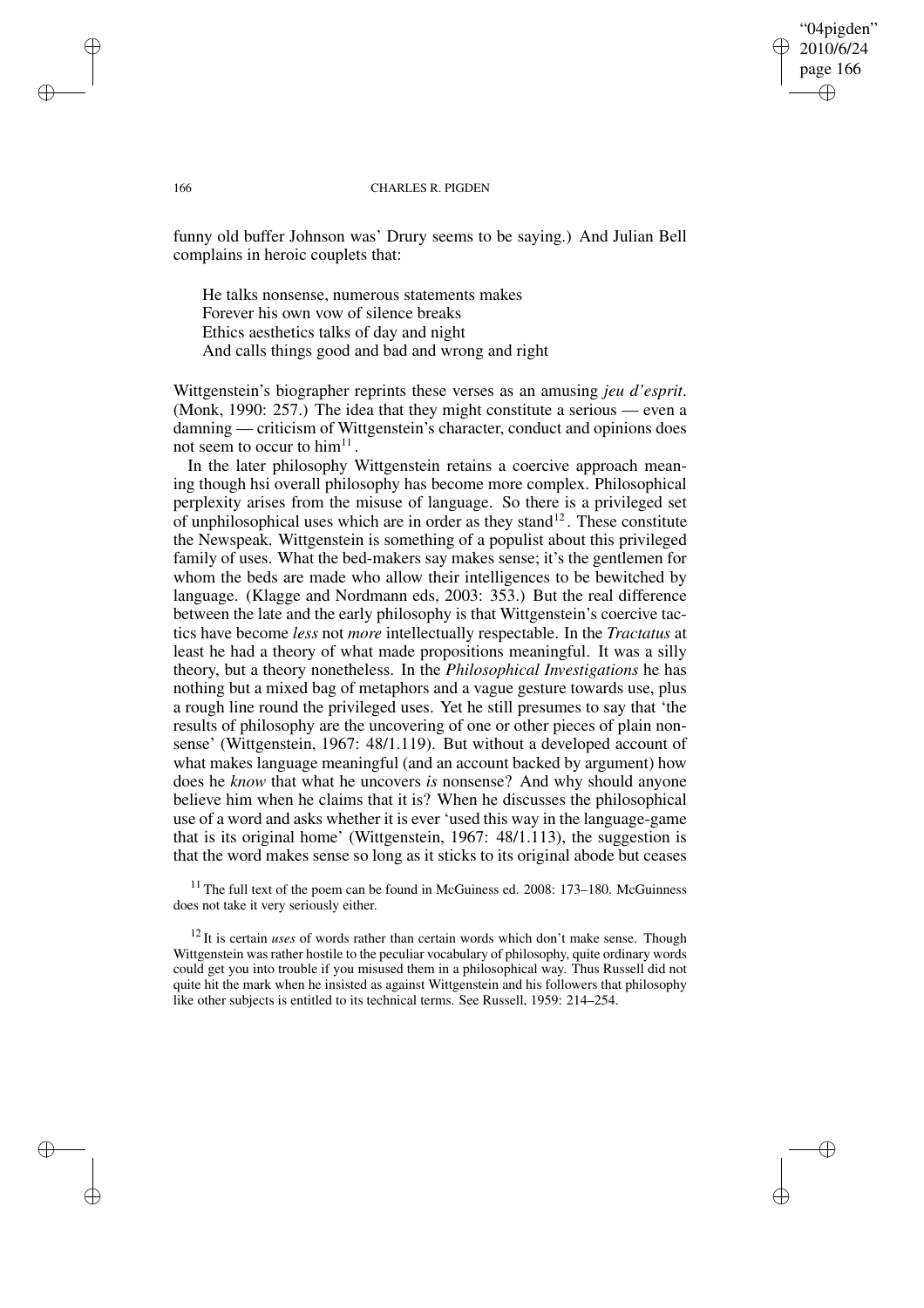✐

✐

✐

✐

to do so once it goes a-wandering. But why shouldn't a word move to a new address without degenerating into insignificance? No reason is given whatsoever. Yet without such a reason Wittgenstein's technique — or at least the technique he professes — is completely unwarranted.

As for the positivists, I have dealt with them already in the person of Otto Neurath. Their aims were more overtly political than Wittgenstein's. They conceived of themselves as champions of science, liberty and (in some cases) socialism against the metaphysical partisans of persecution, reaction and religion. Verificationism was a weapon in the ideological conflict. A coercive theory of meaning was attractive to them for much the same reason as it appealed to Hobbes and Gassendi. They did not want to deal with their opponents piecemeal, but wanted to dispatch them at one fell blow. And indeed it is easy to sympathize with this desire. Who wants to wade through *Sein und Zeit* or refute Heidegger point by point? It would be like conducting a battle in a pot of glue! (Although Neurath, to do him justice, did descend into the pit of nonsense from time to time. He wrote a long and detailed critique of Spengler's *Decline of the West*. [Neurath, 1973: ch. 6].) The theory of meaning provides a short-cut to ideological victory.

I could go on into the present but I think I have made my point. Coercive theories of meaning are common, indeed pervasive in the analytic and empiricist traditions. They are used up to this very day and will continue to be whilst the name of Wittgenstein is held in high regard and verificationism and pragmatism are going concerns. The question is: are they any good?

So far I have described a philosophical tactic common in the empiricist and analytic traditions. I have expressed my dislike, given a potted history and smeared it with guilt by association. But I have not given an argument that it is morally wrong. Nor have I shown that it is intellectually unjustified. To do *that* I need to show that the theories of meaning which are used to back up the tactic are all of them false. *Some* of them are false, no doubt, since they contradict each other and cannot all be true. This suggests that at some time in the history of philosophy meaningful propositions have been consigned to the meaningless basket. But the possibility remains that a coercive theory of meaning could be based on truth. Some aspiring philosophic censor may be doing away with what is *really* meaningless. To discredit the tactic I need to show either that this cannot be or, at least, that it is highly unlikely. I need to argue that coercive theories of meaning are inherently suspect. And at first sight this looks like a tall order.

I turn to this topic in §6. But in the next section I argue that whether the theories are true or not, the tactic is disreputable. It degrades one's opponents below the status of rational beings and undermines the chief liberal arguments for tolerance and liberty.

"04pigden" 2010/6/24 page 167

✐

✐

✐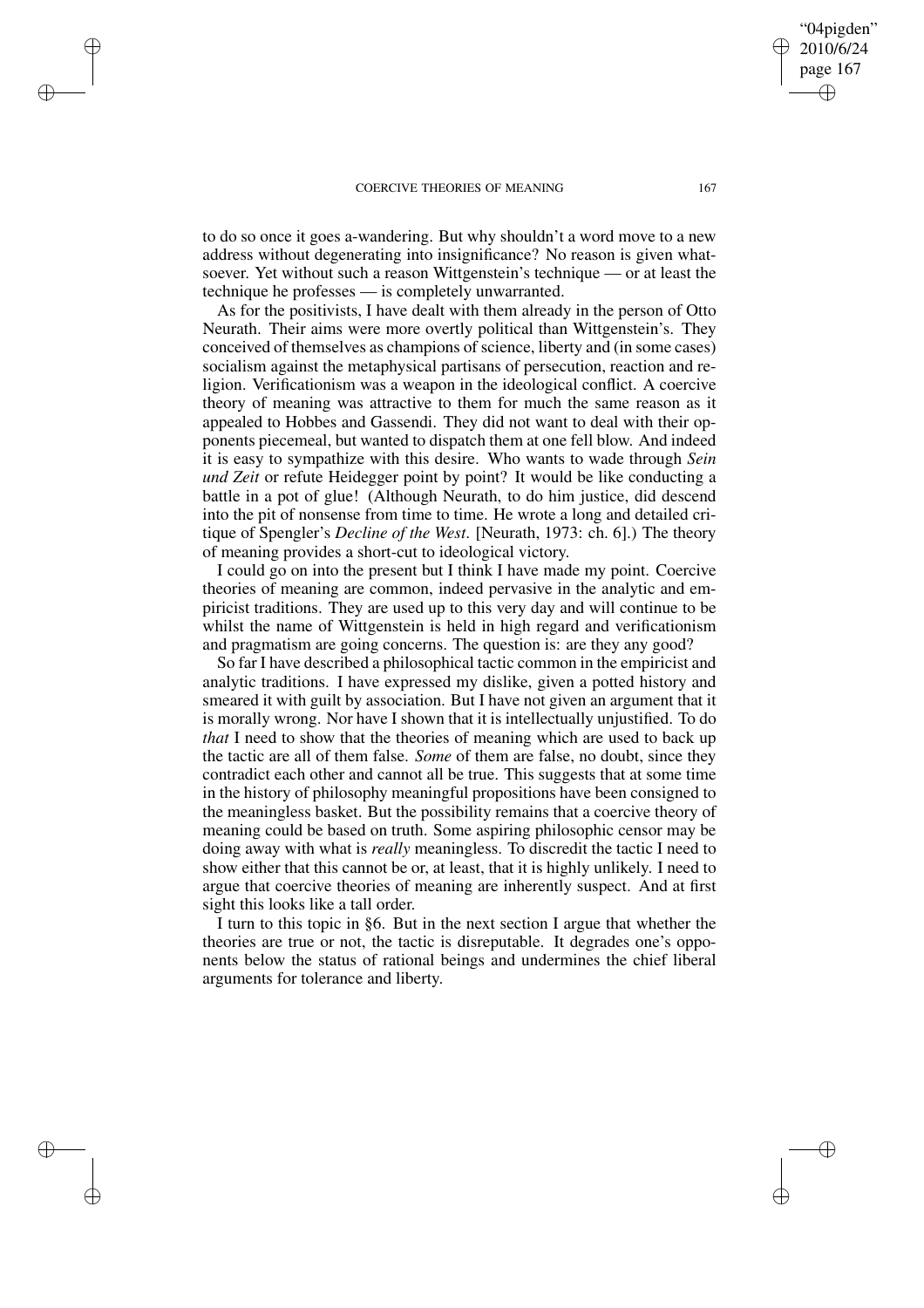"04pigden" 2010/6/24 page 168 ✐ ✐

✐

✐

#### 168 CHARLES R. PIGDEN

## 5. *The Moral Argument*<sup>13</sup>

In his notoriously soppy introduction to *Philosophical Explanations*, (an introduction that is nevertheless outdone in soppiness by the  $Preface<sup>14</sup>$  Robert Nozick asks whether forcing people to believe things by argument is a 'nice way to behave to someone' (Nozick, 1981: 5). The evident implication is that it is not. I disagree. For if I argue with you this suggests that I take you seriously as a rational being, someone who is willing to be swayed by argument. This is obvious when we recall who we are *not* prepared to argue with. We don't argue with the stupid or the invincibly pig-headed.

Of course we sometimes dodge an argument when we have a better opinion of our potential partner. We may agree to differ because we are too tired or have not got the time for a debate. Or we may have fought the issue to a standstill. When every argument has been canvassed, we are driven back on our individual 'pricing policies' our systems for weighing pros and cons. At this point we can call an honourable truce. But generally if we approach an issue with tact, if we skirt certain subjects or if we agree to differ, this is because we believe the other party is not wholly rational. For example, I had a colleague, the late Pavel Tichy, whose intellect I highly admired. I debated with him about history, art, metaphysics and modality and even — taking my life in my hands — paraconsistent logic. But I did not discuss politics. And the reason is that I felt there was just no getting through to him on this topic. He obviously held the same opinion about me which is why politics is a topic we tended to avoid. But what this shows is that each of us regarded the other as less than fully rational — I almost said less than fully *human*. If I had respected him more I would have no such inhibitions (and vice versa). Politics, like everything else would have been on the agenda.

It is sometimes said that we defer to the elderly as a sign of respect. Maybe so. But if we do, it is a sign of respect for what they were not for what they have become. We are happy to let Uncle Arthur's ramblings go uncontradicted, not because we think he is wise, but because we think he is senile and know that argument would be pointless.

Now the use of a coercive theory of meaning manifests just this kind of disrespect for one's opponents. There is no point in arguing with them since they fall short as rational beings. They are not just bigoted like Uncle Arthur.

<sup>13</sup> Since I have some slight reputation as an error theorist some readers may be wondering what business I have with a moral argument. In so far as my claims aspire to truth, they can be read in an if-thenist sense: *if* we assume certain broadly liberal values, *then* certain philosophical practices are morally suspect.

<sup>14</sup> For a brilliant critique see 'Always Apologize, Always Explain: Robert Nozick's War Wounds' in Stove, 1991: ch. 3.

✐

✐

✐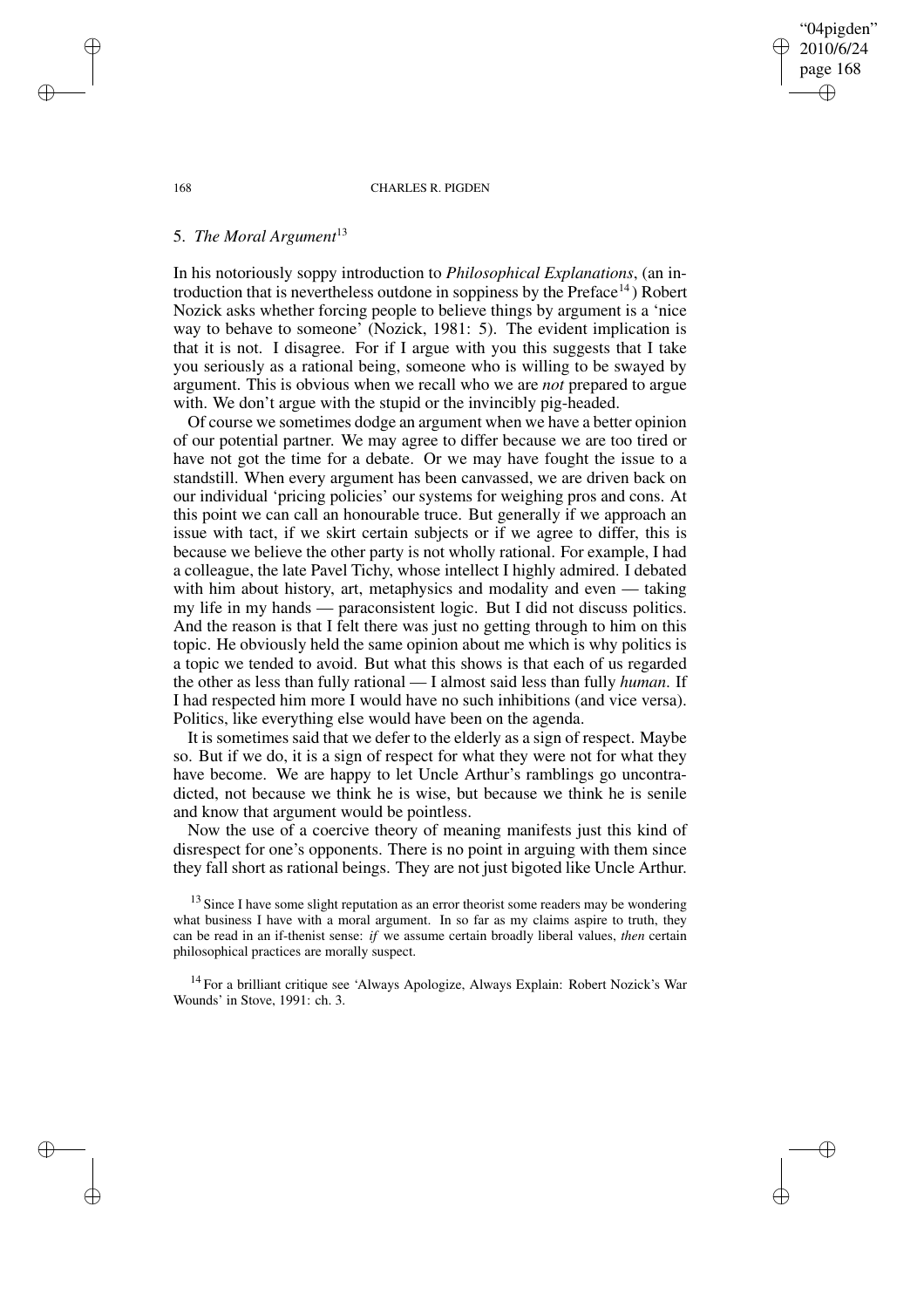✐

✐

✐

✐

They don't even make sense. Argument therefore is an impossibility. Their burblings can be safely dismissed. If they are to be tolerated this would be an act of kindness rather than respect. It would certainly not be because we would expect to learn anything from them in the process of debate.

I shall illustrate this claim by means of a fiction. I shall suppose that some philosophic sect with a coercive theory of meaning is in the majority. I shall call them the Empirics. I will then run through John Stuart Mill's famous argument for free speech from *On Liberty*, ch. 2. As will become apparent, it does not apply to the metaphysical minority who are presumed to talk nonsense.

Mill's argument is based on three separate scenarios: Case 1, The majority thinks it is in the right even though it may not be; Case 2, the majority *is* in the right and its opponents are mistaken; and Case 3, the majority opinion contains a substantial dollop of truth but also an admixture of error. There is some truth (though less of it) in the opinions of the minority. (Mill, 1989: 20–36, 37–47 and 47–53.)

Case 1. Suppose the majority believes itself to be in the right. Still they can't be sure that this is so, human fallibility being what it is. So they should not suppress rival opinions which might turn out to be correct. (There are various complications to this argument but they need not concern us here.)

Given that the Empirics are in the majority does this fallibilist argument dictate a policy of toleration? Not for their nonsensical foes. For senseless opinions can't be true. And it was because the minority opinion *might* be true that Mill suggested toleration. Thus the liberal argument for free speech breaks down. There might be a humanitarian motive for letting them blather on but there is no way that they can be vindicated in the course of cultural debate. The possibility that they are right can't be the reason for toleration.

But suppose the majority is a bit more sophisticated. Suppose they take a fallibilist attitude to *everything* including their own semantic theories. (A wise move given the poor record of coercive theories of meaning.) One of the things they think they might be wrong about is the senselessness of their opponents' views. Some contemporary philosophers are like this. Dummett for instance argues in a diffident and tentative spirit that *probably* realism about this or that is unintelligible. Though he thinks his own arguments are 'very powerful' he seldom if ever boasts of a decisive polemical victory. Realism remains an option. Which means that it is possible that what the realists say *might make sense*. Suppose then that the Empirics adopt a policy of toleration and argue with their opponents on the basis that what they say *might* be meaningful. Then they risk the kind of pragmatic self-contradiction that menaces Michael Dummett.

Dummett is a latter-day verificationist. He has general arguments for antirealism with respect to the unobservable, but he got going with mathematical objects, such as sets, numbers, and the propositions which deal in them. He

"04pigden" 2010/6/24 page 169

✐

✐

✐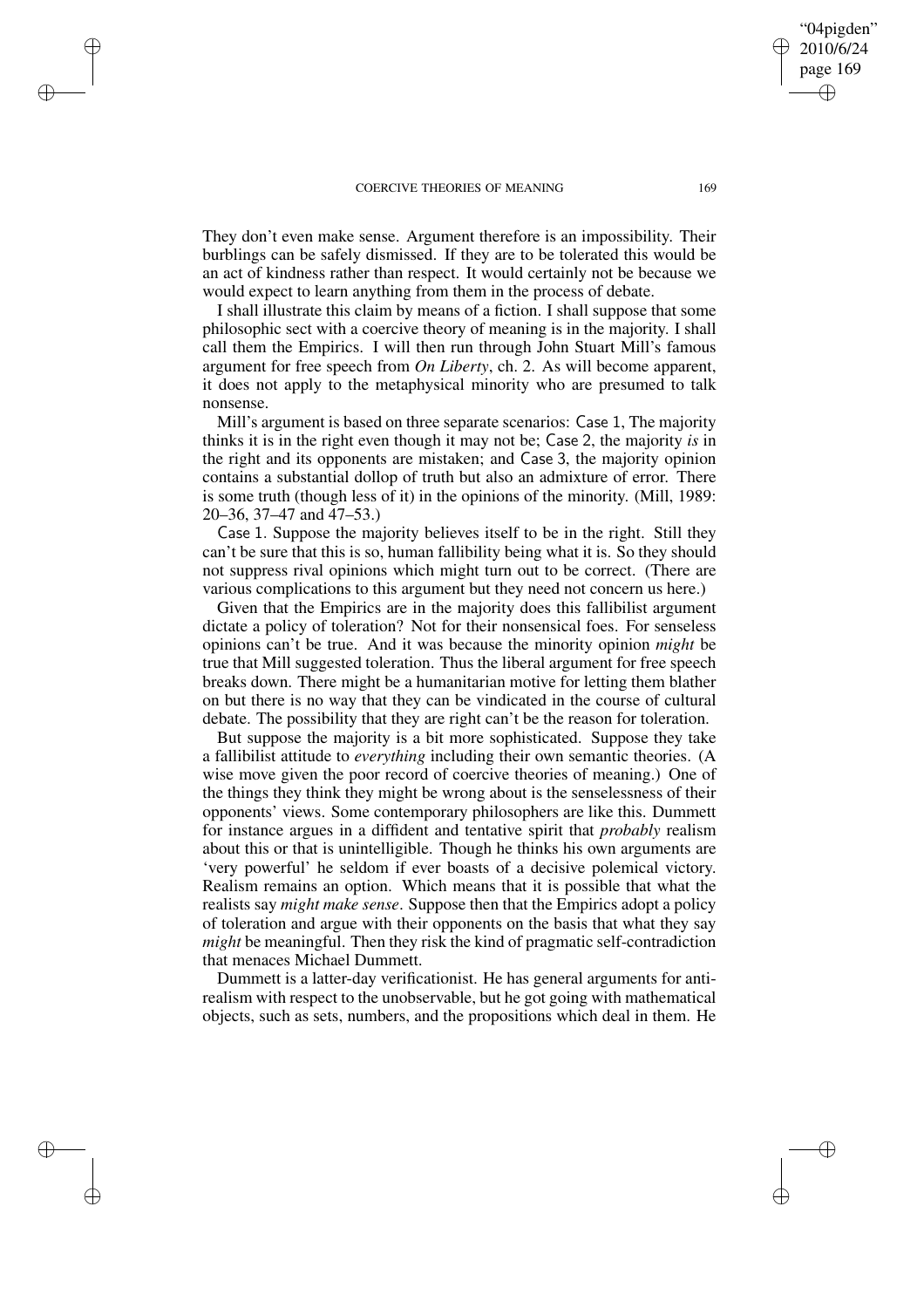"04pigden" 2010/6/24 page 170 ✐ ✐

✐

✐

#### 170 CHARLES R. PIGDEN

is an anti-realist about these in that Mathematical propositions are not supposed to be true or false unless there is an effective method for proving them one way or the other. What makes a mathematical proposition true, (when it is true) is the method of its proof. What makes it false is a proof to the contrary. Thus some Mathematical propositions are neither true nor false since they cannot be proved either way. Verification-transcendent statements (as opposed to those that have not been verified or falsified so far) are in his view *unintelligible* the latter-day verificationist's polite synonym for *meaningless*.

But if realism really is meaningless then much of Dummett's writing is meaningless too. For he often entertains realist hypotheses and discusses realist positions. In practice, he displays an excellent grasp of the truthconditions he professes not to understand, namely when he polemicizes against them. He is able, for instance, to draw consequences and determine the appropriate logic — not something one can do with mere gibberish. Strong evidence this of understanding. But *ab esse, ad posse* — what *is* understood *can be* understood. Which suggests that realism is intelligible and therefore meaningful. Thus Dummett's polemical practice belies his theory of meaning. Since he seems to understand the ravings of the realist, what can Dummett *mean* when he says that verification-transcendent truth is *unintelligible*?

We can put the point another way. Let us grant that Dummett is right and that verification-transcendent statements really are meaningless in his preferred sense. But there must be a second-class sort of meaning possessed by 'There is intelligent life in other galaxies' that is *not* possessed by 'Yingtong-diddle-I-Po'. It is this second-class sort of meaning that allows us to draw consequences from verification-transcendent statements, figure out the appropriate logic and so on. Then maybe it is this second-class sort of meaning that is really important. For it is this second-class sort of meaning that sustains human communication and philosophical debate. Who knows? Maybe statements possessed of this second-class meaning can even be *true*. In which case first-class meaning drops out as irrelevant!

Now if our imaginary Empirics are thorough-going fallibilsts it looks as if they will be faced with the same problem. If they act on their fallibilism and condescend to argue with the metaphysical minority — which means, among other things, being ready to entertain metaphysical hypotheses they will be treating the suspect discourse as meaningful. Which suggests that fallibilism is not really an option for coercive theories of meaning. For to admit to fallibility is in effect to admit to failure.

Much better then to adopt a dogmatic attitude towards the theory of meaning. The metaphysical minority do not make sense and if they are to be tolerated this is only out of the goodness of the majority's hearts.

Case 2. The majority are in the right. This means, among other things, that their coercive theory of meaning is correct. But, says Mill even though the

✐

✐

✐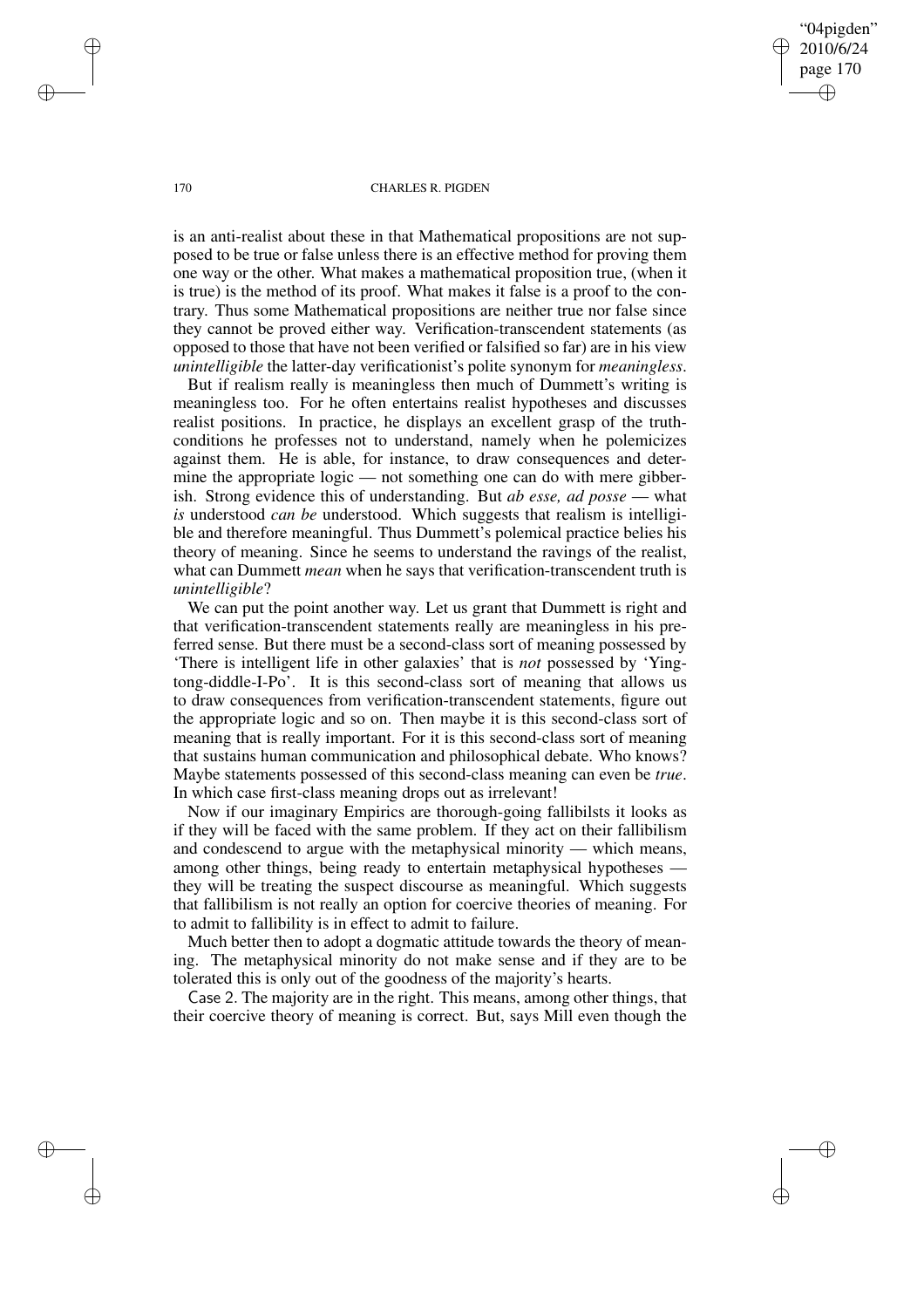✐

✐

✐

✐

minority are mistaken their voice should still be heard. For if the majority opinion goes undisputed it will degenerate into 'dead dogma' (Mill, 1989: 37).

Mill's 'dead dogma' thesis seems to me to express an important truth. Marxism-Leninism is a case in point. It withered in the minds of true believers because it could not be debated. But if the Empirics' doctrine is to be subjected to wholesome contradiction it cannot be from the metaphysical minority. For if the majority opinion is correct, then the disputatious remarks of their adversaries simply don't make sense. How can you acquire a lively sense of the truth of your opinions by disputing with mere wafflers? Indeed how can you carry on such a dispute? The majority would be condemned to the tactics of Wittgenstein's methodologically correct philosopher. 'Whenever someone else wanted to say something metaphysical, they would demonstrate to him that he had failed to give a meaning to certain signs in his propositions.' (Wittgenstein, 1961: 73–74/Prop. 6.53.) This tedious process would only constitute a defence of *one part* of their doctrines, namely the theory of meaning. As for the rest, debate would be profitless if not impossible.

Of course the majority could simulate debate by *pretending* that what their opponents said was meaningful. They could, so to speak, suspend their incomprehension, and take the waffle seriously. But in that case the threat of pragmatic self-contradiction rears its ugly head. The pretend-meaning that the majority concede to their opponents' arguments looks like what a theory of meaning ought to be about.

So again, Mill's argument for toleration collapses. If wholesome and vivifying debate is possible the Empirics' theory of meaning is called into question. But if it really is true (as Case 2 assumes) then genuine debate is an impossibility. There is thus no intellectual (as opposed to humanitarian) rationale for toleration.

Case 3. On Case 3, both the rival doctrines contain an admixture of truth and falsehood. Tolerance is required so that each side can learn from the other. In the course of debate falsehoods are edited out and the truths of the other side adopted leading to an all-round intellectual improvement. But as we have seen the Empiric majority cannot enter into such a debate without the risk of pragmatic self-contradiction. Case 3 isn't really compatible with a coercive theory of meaning. To suppose that there might be some truth in the opinions of the minority is to suppose that the coercive theory of meaning of the majority is *false*. Even if the Case 3 scenario were true, this is not a hypothesis the majority could consistently believe and act upon. A coercive theory of meaning is not really compatible with this sort of mutually improving debate. Of course the majority could be fallibilists about their theory of meaning and engage in debate on that basis. But again the polemical practice and the theory of meaning would come into conflict.

"04pigden" 2010/6/24 page 171

✐

✐

✐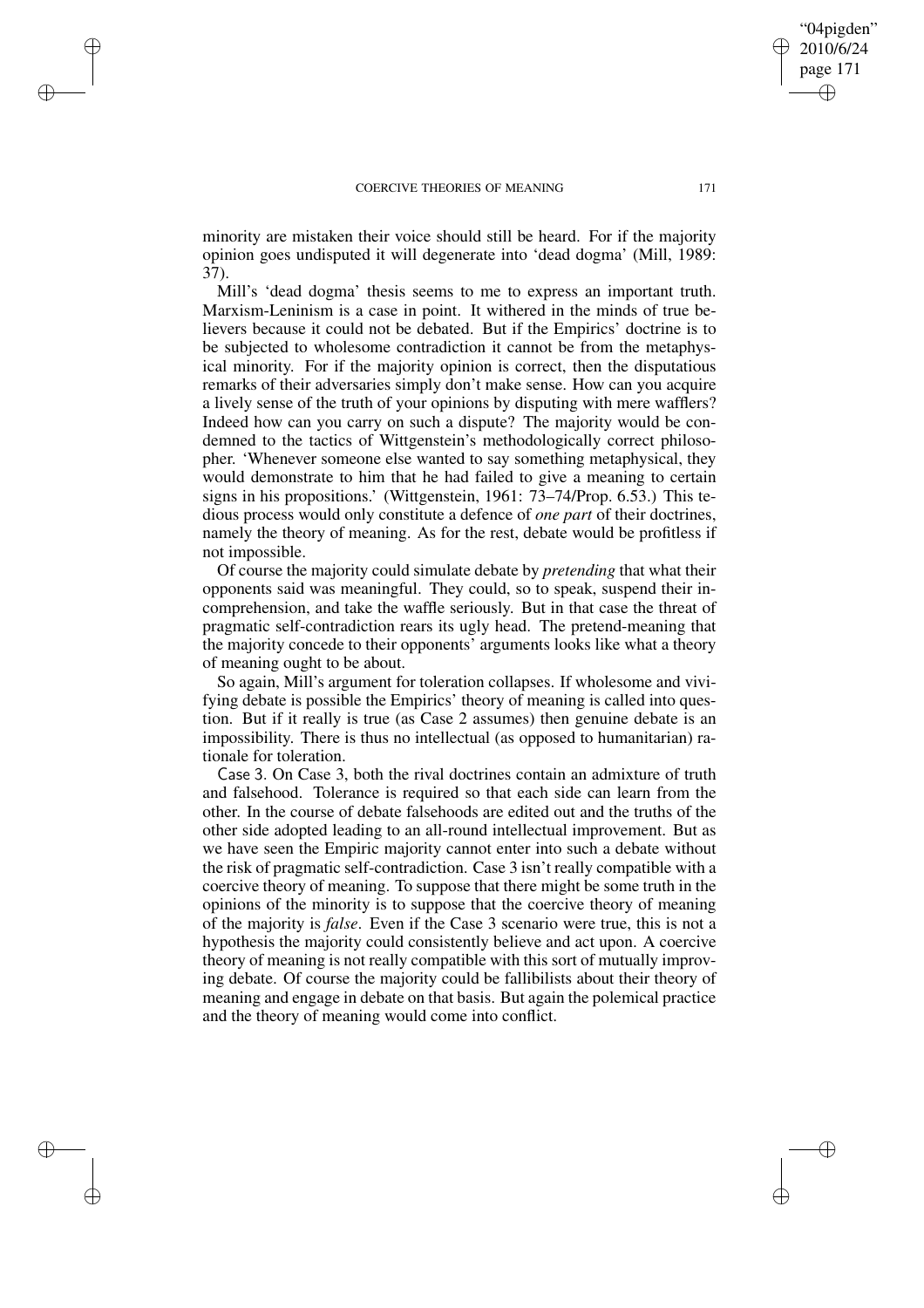"04pigden" 2010/6/24 page 172 ✐ ✐

✐

✐

#### 172 CHARLES R. PIGDEN

The upshot is that the Empiric majority cannot expect to derive any benefit from argument with their foes if their theory of meaning is true. If they act on the assumption that it *might* be false and enter into a dialogue on that basis, they will soon find that their argumentative practice conflicts with their theoretical commitments. When it comes to the theory of meaning, they cannot afford to be fallibilists. Since Mill's argument for toleration relies on the premise of fallibilism, it is not an argument that applies to them — at least when they are dealing with 'meaningless' doctrines and the minorities that believe them. Tolerance for them will be a grace and favour affair not the basis for intellectual progress.

Underlying Mill's argument for toleration is an attitude of respect for fellow-citizens as potential partners in a dialogue. This attitude is inappropriate if they are, so to speak, beyond the linguistic pale. But the whole purpose of a coercive theory of meaning is to place your opponents in this invidious position. To use this technique in philosophy therefore is to manifest a disrespect for other people, to treat them as less than fully human. The Greek name for non-Greeks was barbarian. The name encapsulates a not-so-subtle attempt to dehumanize the Other since the idea is that barbarians don't really talk but just go ba-ba-ba. In the same way coercive theories of meaning are attempts to barbarize the opposition, to reduce their reasonings to prattle. (Metaphysicians are, in effect, the 'Gooks' of analytic and empiricist philosophy.) This is a profoundly illiberal attitude.

## 6. *The Intellectual Critique*

But a moral critique can only go so far. It may be that to use a coercive theory of meaning manifests a disrespect for one's fellow philosophers. But this does not show that coercive theories of meaning are false. The possibility remains that a coercive theory, though morally tainted, could nevertheless be true. In which case its creator would be justified in deploying it. Perhaps he would be sinning against liberalism by not treating his opponents as potential partners in a rational debate. But if their theories really did not make sense, he would surely be right to do so. If one's opponents really are prattling it is surely absurd to treat them as if they make sense. If they are (linguistically speaking) barbarians it is ridiculous to pretend that they are saying something other than ba-ba-ba. A 'liberal' attitude would be inappropriate in this context. Indeed my rather puritanical discourse ethic could be turned against me. Wouldn't it be subtly patronizing and thus a sign of disrespect to take people seriously as speakers when in fact they did not make sense? It would be an act of bad faith to pretend to understand what could not be understood, and to pass over such a dreadful failure to measure up as a rational being. No — what a respect-for-persons ethic demands for people who misuse their

✐

✐

✐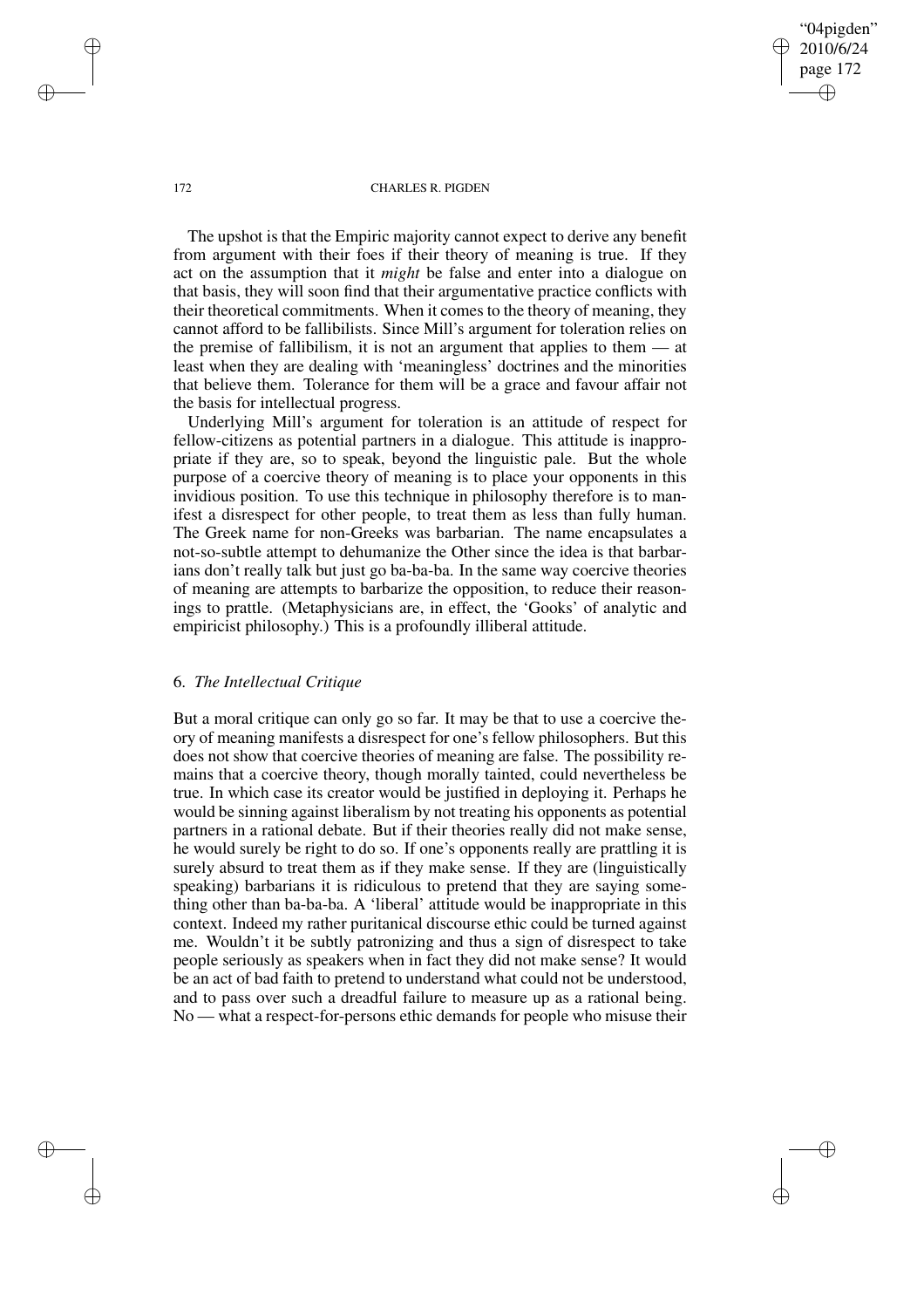"04pigden" 2010/6/24 page 173 ✐ ✐

✐

✐

faculty for rational discourse is a stern reproof followed by instruction in the art of making sense. (Maybe Wittgenstein was not such a bad fellow after all!) So what I would like to do is provide an argument against all coercive theories of meaning. If there is a general presumption that they are false, and if the ones on offer have been refuted, then the moral argument may dissuade people from inventing more of them. But by itself, the moral argument has no bite. We need an intellectual critique as well. But this is easier said than done. It is easy to criticize individual theories of meaning, how am I to do away with coercive theories of meaning as a class?

Four lines of argument suggest themselves.

# 6.1. *Pragmatic Self-Contradiction*

✐

✐

✐

✐

As I have argued already, coercive theorists run a risk of pragmatic selfcontradiction. If they deign to argue with their opponents they must perforce take their assertions seriously. They must draw out their consequences, insert them into conditionals etc etc. After a while the claim that these sentences are meaningless begins to look a bit thin. But coercive meaning theorists are not condemned to this conflict between theory and practice. If they don't argue with the unintelligible heathen the problem does not arise. It is the fallibilists among them, the ones who sin the least against liberalism who are hoist with this particular petard. Really this is not an argument against coercive theories of meaning but only an argument against certain theorists. It is not Dummett's intolerant *theories* that get him into trouble here, but rather his tolerant *habits*.

## 6.2. *Piecemeal Criticisms*

If anyone were writing a history of comic inadvertence in philosophy, coercive theories of meaning would take up several chapters. Seldom have so many philosophers sat on branches they were sawing off. To put it another way, coercive theories have a nasty tendency to get out of control and turn against their inventors. Two problems are common.

A. The theory turns out to have the wrong extension. Either the target discourse (i.e. class of utterances the theorist wants to reduce to incoherence) winds up making sense or the theorist's own preferred brand of chat gets condemned as nonsense.

We have seen one example of this sort of thing already with Hobbes' psycho-semantics. This was partly designed to foster the new science by removing some of its foes from the arena of debate. But one of the leading concepts of the new science, matter, could not be defined in terms of departed sensa. This was Berkeley's great thesis. Hume went one better,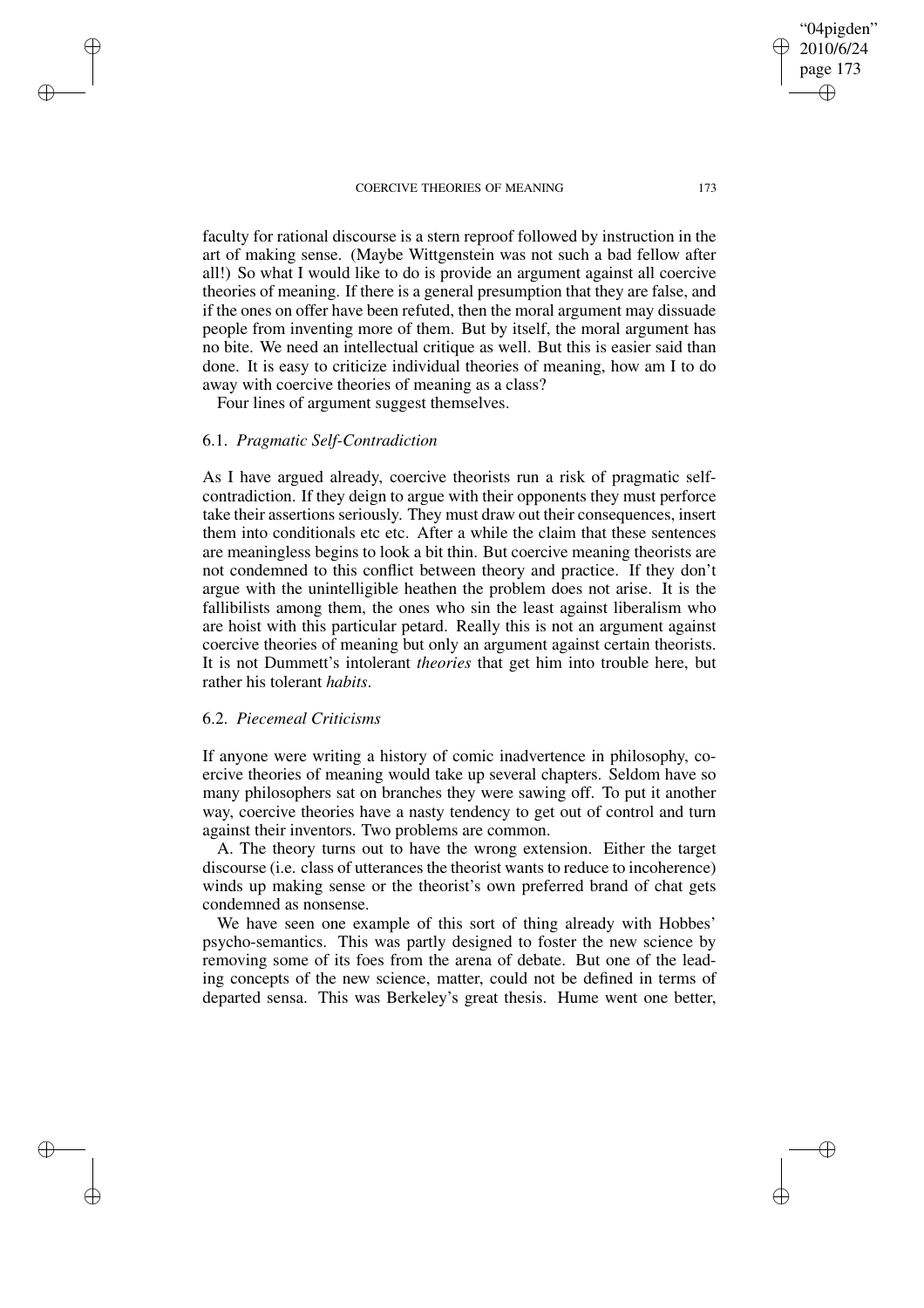✐

✐

### 174 CHARLES R. PIGDEN

pointing out that there is no idea corresponding to the word 'cause'. These are not results that Hobbes would have welcomed had he lived to see them.

The positivist theory of meaning (or rather their successive theories of meaning) had equally embarrassing consequences. Since its hey-day in the thirties and forties, verificationism has fallen into disrepute among philosophers, although (as Ayer remarks in his autobiography) many continue to live off its immoral earnings<sup>15</sup>. It was originally devised by the logical positivists as a weapon against their ideological enemies. The aim was to despatch religious propagandists plus old-fashioned metaphysicians at one fell blow, by dismissing their talk as inherently meaningless. Unfortunately the weapon proved to be double-edged. For though the general idea of the verification principle *seems* clear enough, endless difficulties arose in the attempt to clarify it. Successive formulations either included what its proponents meant to exclude — metaphysical or religious propositions — or excluded what they meant to include — scientific laws and findings. (See Hempel, 1950, Soames, 2003: ch. 13.) It was these not inconsiderable difficulties of detail (plus Quine's thesis that our statements about the external world face the tribunal of experience not individually but only as a corporate body [Quine, 1980: 41]) that led to its demise. Dummett in his attempt to revive verificationism has avoided these problems by prudently refraining from an exact formulation.

B. The other problem common among coercive theories of meaning is that they have a yen for self-destruction. They often exclude themselves as senseless. The young Wittgenstein recognized this problem in the *Tractatus* but with magnificent *chutzpah* determined to brazen it out. He announces that his theory is meaningless at the end of the book. Surprisingly this did not diminish his prestige. It was some time before vulgarians such as Karl Popper and Scott Soames pointed out that there is surely something wrong with a book that is nonsensical if true and therefore not true. (Popper, 1966, vol. 2: 297–8; Soames, 2003:  $252-253$ <sup>16</sup> The logical positivists were not so fortunate. As is well known their theory of meaning seems to be selfstultifying however formulated. For it divides significant truths into two classes, the analytic and the empirically verifiable, into neither of which it falls. It thus rules itself out from the realm of sense. Again, if it is true it is meaningless and therefore not true. In endeavouring to exclude the metaphysicians the positivists issued a self-denying ordinance. They at least had the grace to blush. (However I shall be arguing later that this criticism

<sup>15</sup> Ayer, 1977: 156. What he actually says is, 'They have lived on the money but are ashamed to acknowledge its source'.

<sup>16</sup> There are, of course, many attempts to solve this problem in the literature. None that I have read strikes me as remotely plausible.

✐

✐

✐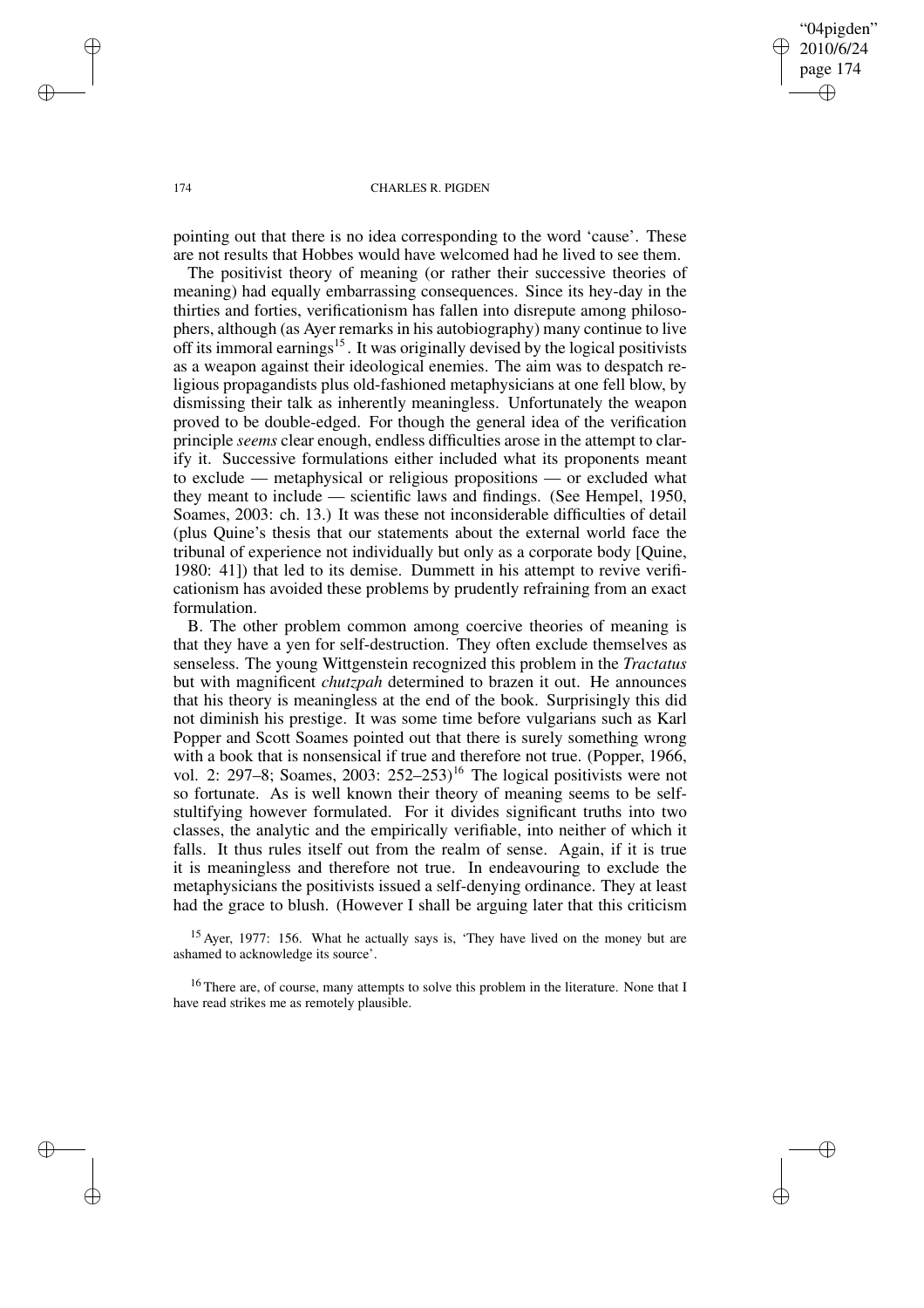won't quite do as it stands. Theories of meaning are — or perhaps *ought to be* — empirical. If so, verificationsit theories of meaning are not nonsensical by their own standards. They are, however, false. Thus the alternatives for verificationism are either suicide or empirical refutation,)

Although this criticism is old hat it is perhaps worth remarking that *modern* forms of verificationism may be vulnerable to a reflexive critique. Dummett is not an empiricist and his tone is less combatative than the positivists. Yet he does implicitly appeal to a verificationist criterion of significance. The whole point of the exercise is to show that realism about this or that is *unintelligible*.

His criterion of significance would go something like this. A proposition is significant iff a) it represents something we can be shown so that we can manifest our understanding directly through assent or dissent, or b) the holding of some set of a)-type conditions establishes its truth (by something like linguistic convention) whilst a different set establishes its falsity. Plainly this biconditional does not fall into category a). But neither does it fall into category b). That is, it is not as if we are *taught* (except in schools of Dummettology) 'to accept the occurrence of certain conditions [Dummett's arguments?] which we have been trained to recognise as conclusively justifying' its assertion (Dummett, 1978: 362) Dummettism is not built into the language. Since the criterion falls into neither category it is, on its own showing unintelligible.

This is not intended as knockdown argument. And it would have to be updated to deal with more recent developments in Dummett's doctrines. However, it does suggest that he is not immune ot the problems that beset his positivist predecessors.

But although coercive theories of meaning have a habit of getting out of hand and often develop suicidal tendencies, it is not clear that every such theory must be cursed with these defects. The possibility remains of a coercive theory which excludes what it is meant to exclude and survives its own strictures.

## 6.3. *The Watts Response*

✐

✐

✐

✐

The Watts response is named for one of my minor heroes, one William Watts, a member of Kissinger's National Security team at the Whitehouse. On the invasion of Cambodia he resigned. 'Watts then had a show-down talk with General Alexander Haig. "You've just had an order from your Commanderin-Chief", Haig said, "You can't resign". "Fuck you Al", Watts replied, "I just did" (Heller, 1997: 359, Shawcross, 1986: 145).

The pioneer of the Watts response in philosophy was Richard Price in *A Review of the Principles of Morals*, 1974 [1758]. The coercive meaning theorist, in this case David Hume, tells Richard that he can't *meaningfully* say,

"04pigden" 2010/6/24 page 175

✐

✐

✐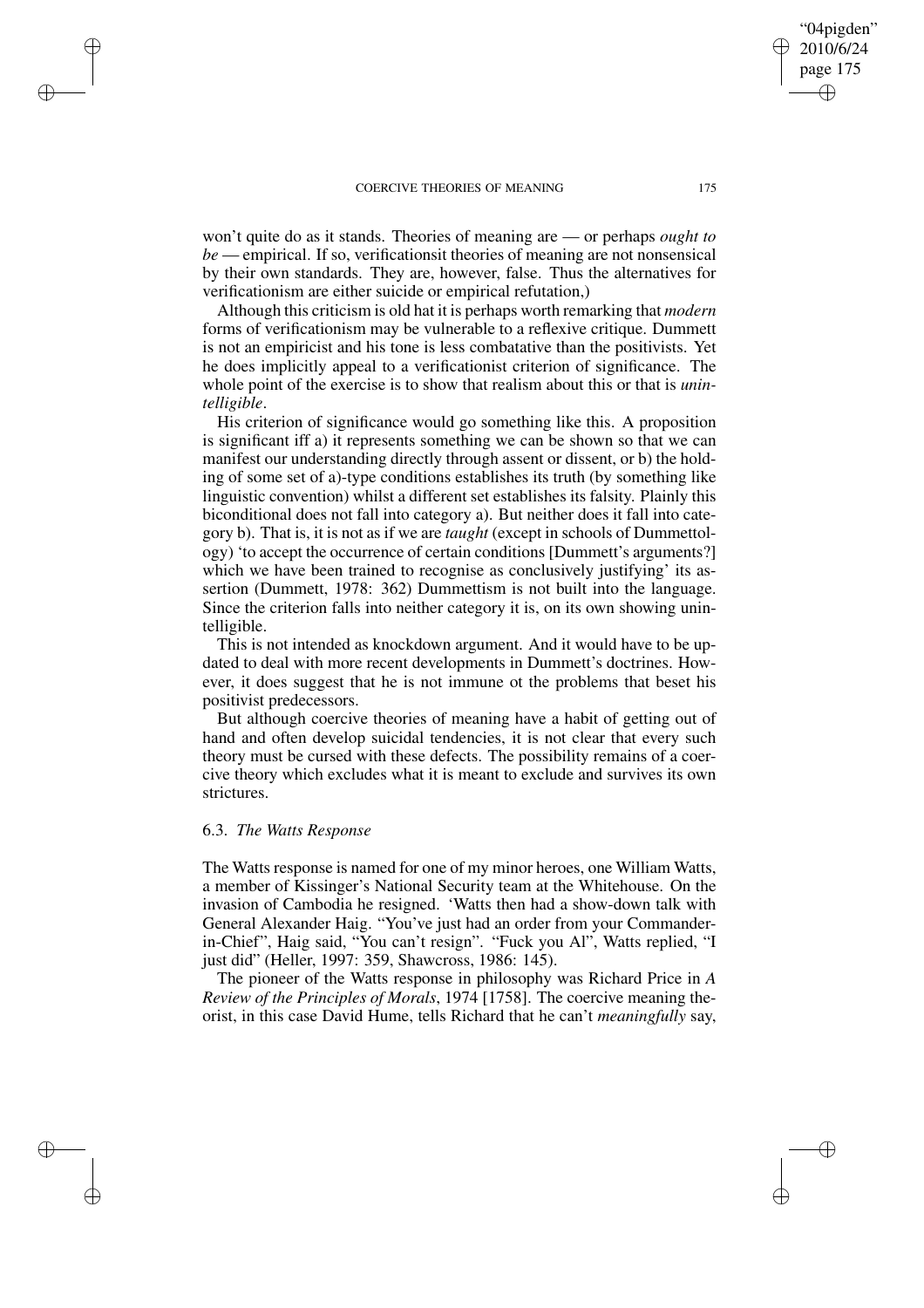"04pigden" 2010/6/24 page 176 ✐ ✐

✐

✐

#### 176 CHARLES R. PIGDEN

think or conceive X. 'Fuck you Davey', says Richard, 'I just did.' Only being an 18th Century clergyman rather than a member of the Nixon administration, he was rather more polite about it.

Price's problem is this. He is opposed to the command-based moral systems of Hobbes and Locke and the theory of Hutcheson and Hume which construes moral properties as secondary qualities. But he realises that the empiricist psycho-semantics necessitates something of the kind. Remember that the psycho-semantics of early empiricism requires that all concepts, including moral concepts, must be defined in empirical terms or rejected as senseless. So far (up to 1758) two theories had been proposed that meet this constraint, the Hobbes/Locke theory where right and wrong are reduced to the dictates of authority whether Divine or human, and the Hutcheson/Hume theory which analyses them in terms of idealized dispositions to approve and disapprove. Price realises that it is not enough to criticize these theories. If he is to make room for his own non-naturalist analysis he must demolish the psycho-semantic theory which demands some such an account of morals.

He does this by *turning a number of Hume's arguments against him*. Hume's general strategy in Book I of the *Treatise* is to argue like this.

1. If the empiricist psycho-semantics is correct, then we have no idea/concept of X.

2. The empiricist psycho-semantics is correct.

3. Therefore we have no idea/concept of X.

The most important of these Xs is the concept of *causality* or *necessary connexion* as something other than constant conjunction and the feeling of expectation that it arouses. But the ideas of *infinite divisibility*, of a *vacuum*, of*solidity*, of*substance*, of *power*, and of the *self* (!) are likewise dispatched. Really we *have* no such ideas since there are no impressions from which they could be copied nor can we form any image corresponding to the words.

Price turns the tables by accepting Hume's conditional premise indeed, suggesting that it applies to a number of other  $X$ 's besides the ones mentioned by Hume (*vis inertia* for instance.) His detailed arguments are often borrowed from Hume as he himself acknowledges. He then argues that in fact we *do* have these concepts and that, what's more, they have a vital role to play not only in Newtonian science but in our common sense view of the world. Hence empiricism — or psycho-semantic empiricism — is false (Price, 1974: 17–40). His argument can be presented thus.

1. If the empiricist psycho-semantics is correct, then we have no idea/concept of X.

✐

✐

✐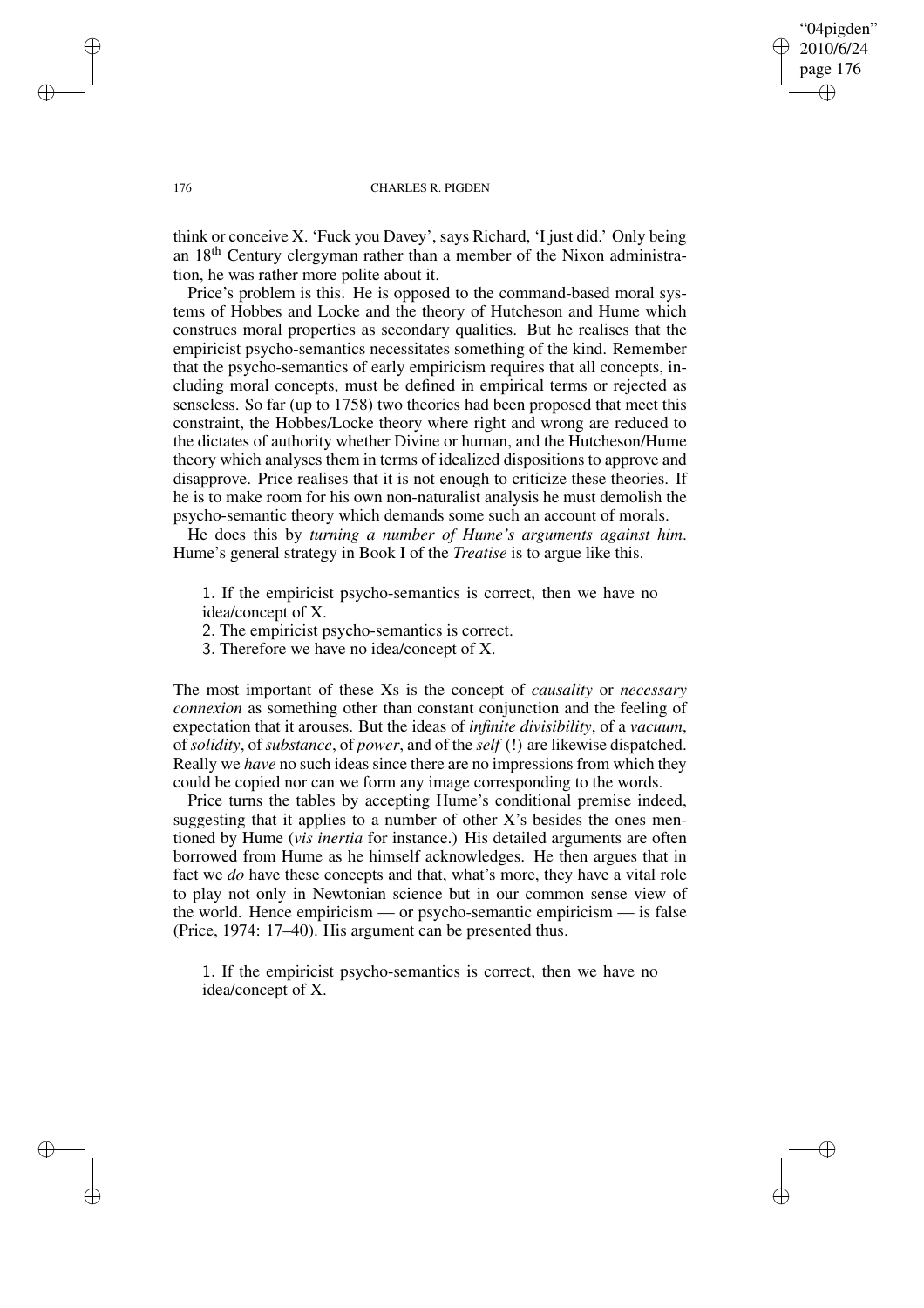2. We do have an idea/concept of X.

✐

✐

✐

✐

3. Therefore the empiricist psycho-semantics is not correct.

Price backs this up with the claim that Hume's second premise is 'destitute of all proof' (Price, 1974: 43). And he puts his finger on the subtle mistake on which the empiricist psycho-semantics is based — the confusion of thinking with imagining, and conceiving of X with having an image of it. (Though it has to be said that this devastating riposte goes back to Descartes, 1985: 126–127.)

In fact Price could have gone one better. For Hume's main *argument* for his psycho-semantics, and particularly for the claim (as Price puts it) 'that all our ideas are impressions or copies of impressions' is little more than a challenge: Show me a concept (idea) that is *not* copied from an impression! (Hume, 1978: 4, Hume, 1975: 19.) If *this* is his argument for premise 2, Hume can hardly use that premise to discredit potential counterexamples!

Price can then deploy his non-naturalist account of morals secure in the knowledge that Hume can raise no objection against him that would not also be an objection to the concepts of Newtonian science and common sense. Of course, the fact that Price has fended of the psycho-semantic challenge does not mean that he is immune to ontological objections. Price argues that right and wrong, good and evil, are intelligible concepts and do not have to be defined in terms of anything else. I think this argument is a success. But the fact that the words 'right' and 'wrong' are *conceptually* in order does not prove that there are properties corresponding to those words, any more than the fact that 'phlogiston' makes sense proves that there really is such a substance as phlogiston. Having proved his conceptual point Price needs to make good his metaphysical claim — that there really are such properties as right and wrong. Indeed his own examples illustrate this point. Price believed in a property of solidity which meant (very roughly) being filled up with stuff. What Rutherford's experiments with the gold leaf show is that with the possible exception of neutron stars, nothing is solid in this sense. We can conceive of solidity all right, it is just that nothing (or nothing Price had ever dreamed of) corresponds to the concept. But conceptual analysis is one thing, ontology another. And conceptually speaking, Price's ethic is completely kosher.

At bottom Price's argument is an exercise in Johnsonian stone-kicking. Hume says that certain words can't be understood. Price insists that he does understand them so Hume must be wrong. What gives his argument an extra fillip is that that many of the words in question are essential to Newtonian science. Since Newton's epistemic prestige considerably exceeds that of Hume, it is Price who is more likely to be believed. It is much more likely that Hume is mistaken than that Newton's theory is nonsense.

"04pigden" 2010/6/24 page 177

✐

✐

✐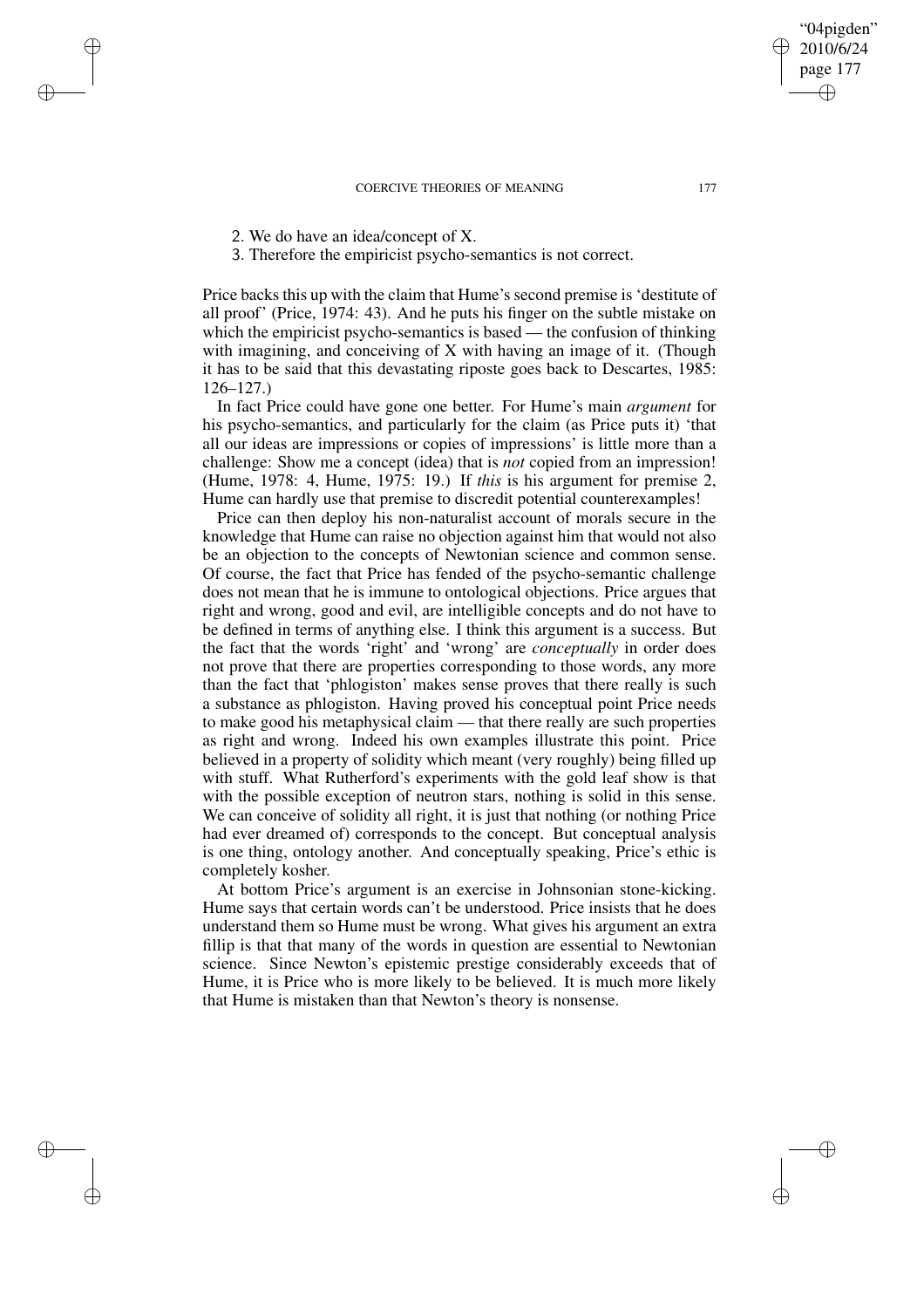"04pigden" 2010/6/24 page 178 ✐ ✐

✐

✐

#### 178 CHARLES R. PIGDEN

But the Watts response retains considerable force even without such august backing. The coercive meaning theorist claims that certain words of sentences are meaningless and cannot be understood. The Watts respondent replies that she understands them perfectly well, and that therefore the theory is false. Why should the linguistic intuitions of the respondent yield to the pretensions of the theorist? Don't they constitute evidence that the theory is mistaken? Where does the theory get the authority to overcome these appearances? After all the bases of many coercive theories are epistemically spongey to say the least. Hobbes psycho-semantics is founded on a dubious physiology and by the time it gets to Hume it is founded on nothing at all. There is no real argument for Wittgenstein's theory in the *Tractatus*, and what there is, on his own showing, senseless. And the theory of the *Philosophical Investigations* is, so far as I can see, completely devoid of support. As for the positivists they skipped nimbly from basis to basis as each one crumbled beneath them. So long as they could prove that metaphysics was nonsense, they didn't seem to care. Dummett's theory has a bit more going for it than most, but even so it hardly commands assent. It is not at all clear that it deserves to win out against our intuitions that verification-transcendent propositions make sense.

On the whole, then, our linguistic intuitions are a lot more deserving of respect than the theories that seek to discredit them. But to finish off the coercive tradition, I need to go one better. I need to show that the intuitions *always* win out against the theory. Although I can't quite show this, I think I *can* show that there is a strong prima facie argument for preferring the one to the other. So strong is the presumption that I venture to hope it will subvert all these vulgar systems of philosophy.

# 6.4. *What are Theories of Meaning For?*

Rid yourself for a moment of philosophical *parti pris*, forget all those dense tomes that you may have read (or even written) on the subject, and ask yourself what a general theory of meaning is *for*. What problem or what range of problems is it supposed to solve? The great puzzle seems to be this. Somehow we use symbols — sound patterns in the air, visual patterns on paper — to convey ideas and information. (Both these words are vague gestures but they will do for the moment.) How do we manage to do this? (We don't do it in the manner of animals where a fixed signal triggers a fairly specific range of responses. We can understand utterances that we have never heard before and which haven't been programmed into us.) What properties must an utterance or inscription have for this to be possible — i.e. what must it be like to be meaningful? This is or ought to be what a theory of meaning is all about. If this is correct, it suggests that for any given language, the facts which a theory of meaning is supposed to explain are our intuitions about

 $\rightarrow$ 

 $\rightarrow$ 

✐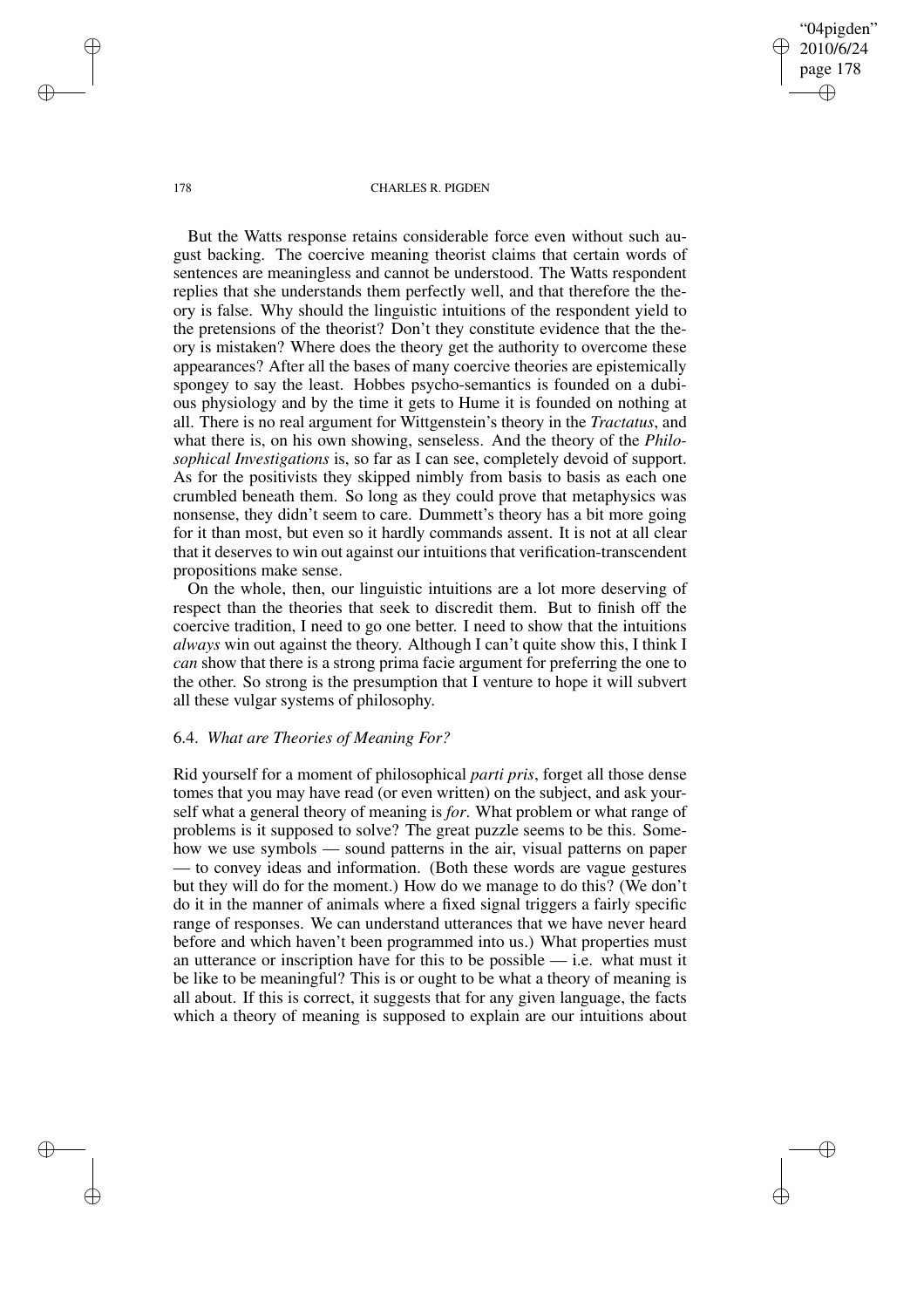$\rightarrow$ 

 $\rightarrow$ 

✐

✐

what does and does not make sense. Some strings of symbols are meaningful and others not, whilst others still are borderline. The task of a theory of meaning is to explain these data; to tell us what it is about the meaningful strings that makes them meaningful and what it is about the meaningless strings that makes them meaningless. It should also explain why we are undecided about the borderline cases. An explanation is a theory from which the things to be explained can be derived, perhaps with the aid of auxiliary hypotheses. It must 'save the phenomena', that is it must entail the factual data that it sets out to explain. Otherwise it is a failure.

Now a coercive theory of meaning cannot fulfill its coercive function *unless* it fails this test. The whole point of a coercive theory of meaning is to *contract* the realm of the meaningful; to show that many of the things we considered meaningful are meaningless. (Specifically the statements of our coercive theorist's opponents.) But this means that the theory does *not* save the phenomena. It does not explain the data that a theory of meaning ought to explain, i.e. our collective intuitions about what makes sense. Which is prima facie evidence that it is false.

We can now see why the intuitions of the Watts respondent should prevail against the coercive theory. Generally speaking the *explanandum* has epistemic priority over the *explanans*. We don't discard the facts because they fail to fit the theory. We discard the theory because it fails to fit the facts. And in this case our linguistic intuitions constitute the facts.

Note, I do not claim that my argument here is conclusive. If, in the course of our enquiries we develop a really fruitful conception of meaning — one that helps to solve pressing problems in psychology or the social sciences for instance — then we might have to give up the folk-category of the meaningful and go with the new theory-generated taxonomy. But such a revisionist theory would have to be very good — much better, I should say, than anything that Dummett, Hume, Wittgenstein or anyone else has managed to come up with. At all events, the burden of proof rests with the revisionist; the aspiring philosophic censor. We don't need arguments to show that what *seems* to be meaningful *is* meaningful. We need arguments to show that it is *not*. And these must be something better than question-begging appeals to a theory of meaning which flies in the face of the linguistic facts $17$ .

 $17$  See Pigden, 2007, where this argument is used to criticize both the verificationism of Ayer and the 'Fundamental Principle' of Russell's semantics.

"04pigden" 2010/6/24 page 179

✐

✐

✐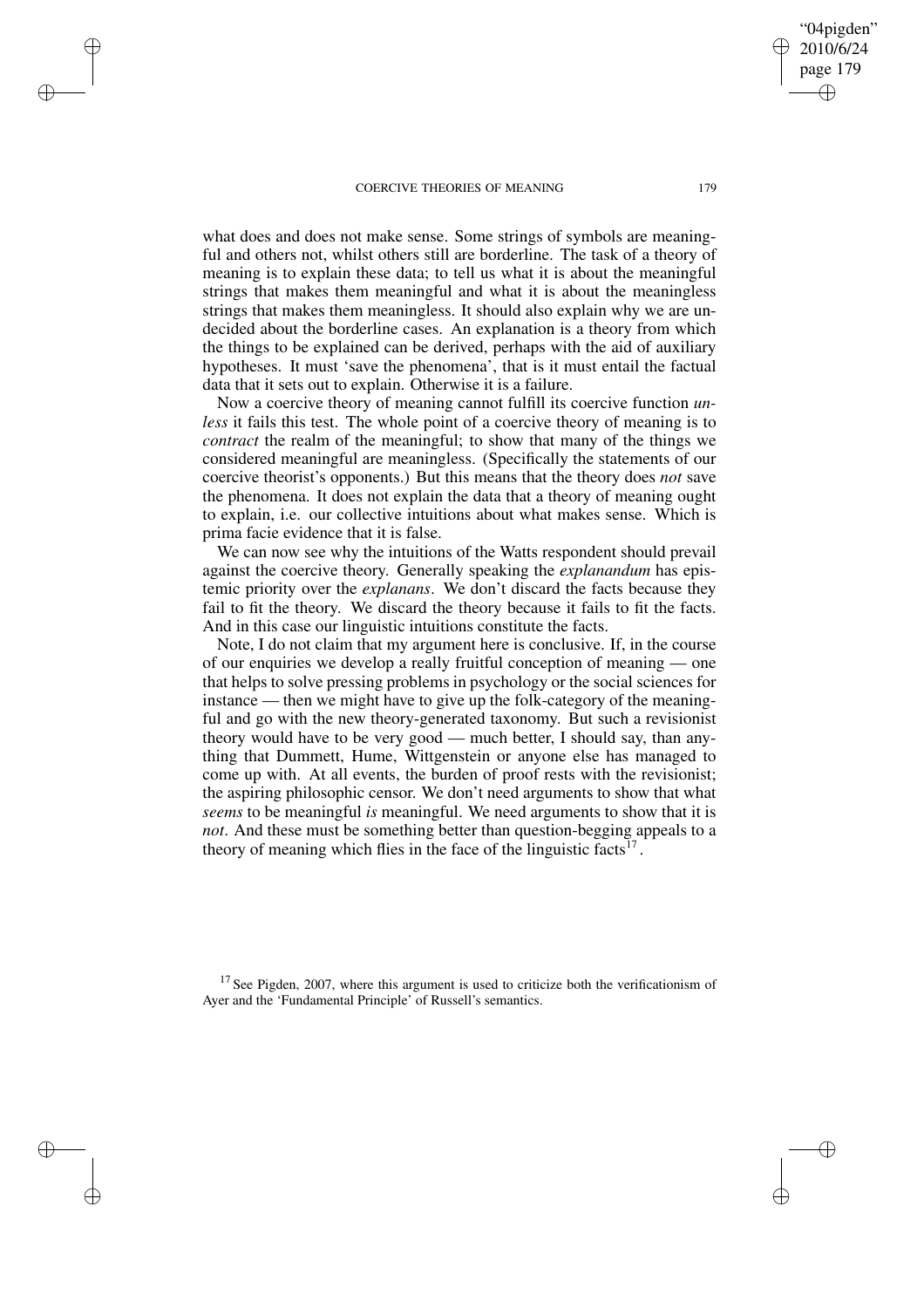"04pigden" 2010/6/24 page 180 ✐ ✐

✐

✐

#### 180 CHARLES R. PIGDEN

# 7. *Conclusion*

When we run over libraries persuaded of these principles, what havoc must we make? (Hume, 1975: 165.) If we take in our hand any volume of empiricist or analytic philosophy, for instance; lets us ask *Does it employ a theory of meaninglessness to do down a large class of philosophical opponents whose very existence demonstrates that the theory fails to fit the facts? Does it rely on a criterion or symptomatology of meaning that rests on little more than the arrogant say-so of the philosopher in question?* If the answer is *yes*, we won't commit it to the flames — *that* is a practice we leave to our illiberal opponents — but we should consign that part of the work that employs such techniques to the museum of philosophical falsehood. For, in so far as it relies on a coercive theory of meaning it contains nothing but sophistry and illusion. We can learn from it of course since even if the a philosopher's method is wrong, he may have interesting things to say, if only in passing. But we will be picking up the pieces of philosophies that are broken, not learning from philosophers who are basically right. One of the main tactics — if not *the* main tactic — of the empiricist and analytic traditions has got to be given up. And many of the products of those traditions must likewise be offered up in the name of liberty — some of Hobbes, a fair bit of Locke, half of Berkeley, large chunks of Hume, Russell's Theory of Types, verificationism in its positivist and Dummettian variants, much of pragmatism and most of Wittgenstein — *all* these have to be sacrificed if we are to save our souls as philosophic liberals. If my argument is correct all this work is not just fundamentally flawed but morally tainted — tainted, that is, by authoritarianism. Let's chuck it and try something more honest<sup>18</sup>.

> Department of Philosophy University of Otago Box 56 Dunedin 9054 New Zealand E-mail: charles.pigden@stonebow.otago.ac.nz

 $18$  This paper is a lot less controversial now than it would have been thirty or forty years ago (though even today it is controversial enough). The coercive criteria of meaning suggested by Wittgenstein, Dummett, Rorty and other post-positivists are nowadays simply ignored though they are seldom directly challenged. Three philosophers who in some degree anticipate my arguments are Williams, 2006, Dearden, 2005 and Henle, 1963.

 $\rightarrow$ 

 $\rightarrow$ 

✐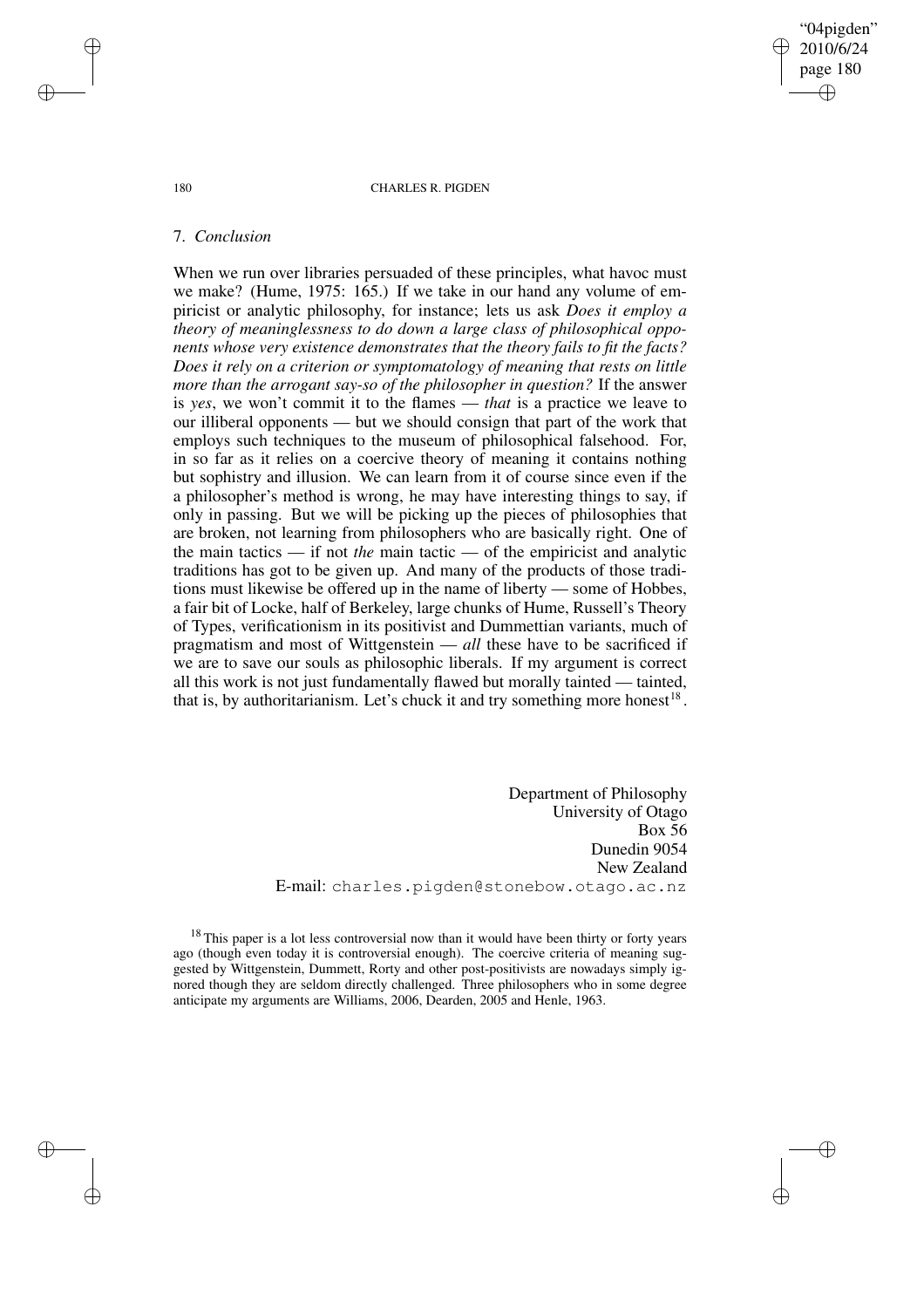$\rightarrow$ 

 $\rightarrow$ 

✐

✐

✐

✐

# **REFERENCES**

- Ayer, A.J., 1946, *Language Truth and Logic*, 2<sup>nd</sup> edn. New York: Dover.
- Ayer, A.J., 1977, *A Part of My Life*. Oxford: Oxford University Press.
- Austin, J.L., 1979, *Philosophical Papers*, 3 rd edn. Oxford: Oxford University Press.
- Bennett, Jonathan, 1977, *Locke, Berkeley, Hume: Central Themes*. Oxford: Oxford University Press.
- Berkeley, George, 2008, *Philosophical Writings*, ed. D. Clarke. Cambridge: Cambridge University Press.
- Carrol, Lewis, 2003, *The Hunting of the Snark*, http://etext.library .adelaide.edu.au/c/carroll\_l/snark/snark.zip.
- Dearden, Ian, 2005, *Do Philosophers Talk Nonsense? An Inquiry Into the Possibility of Illusions of Meaning*. Romney: Teller Press.
- Devitt, M. and K. Sterelny, 1999, *Language and Reality*, 2<sup>nd</sup> edn. Oxford: Blackwell.
- Descartes, 1984, *The Philosophical Writings of Descartes, vol. II*, trans. Cottingham, Stoothoff and Murdoch. Cambridge: Cambridge University Press.
- Descartes, 1985, *The Philosophical Writings of Descartes, vol. I*, trans. Cottingham, Stoothoff and Murdoch. Cambridge: Cambridge University Press.
- Descartes, 1991, *The Philosophical Writings of Descartes, vol. III*, the Correspondence, trans. Cottingham, Stoothoff and Murdoch. Cambridge: Cambridge University Press.
- Dummett, Michael, 1978, *Truth and Other Enigmas*. London: Duckworth.
- Dummett, Michael, 1993, *The Origins of Analytic Philosophy*. Cambridge MA: Harvard University Press.
- Feyerabend, Paul, 1978, *Against Method*. London: Verso.
- Frege, G., 1980, *The Foundations of Arithmetic*, revised edn, trans. J.L. Austin. Oxford: Blackwell.
- Frege, G., 1997, *The Frege Reader*, Beaney ed. Oxford: Blackwell.
- Hacking, I., 1975, *Why Does Language Matter to Philosophy?*. Cambridge: Cambridge University Press.
- Hacohen, Malachi, Haim, 2000, *Karl Popper: the Formative Years, 1902– 1945*. Cambridge: Cambridge University Press.
- Haller, Joseph, 1988, *Questions on Wittgenstein*. London: Routledge.
- Heidegger, Martin, 1978, *Being and Time*, trans. Macquarrie and Robinson. Oxford: Wiley-Blackwell.

Heller, Joseph, 1997, *Good as Gold*. New York: Simon and Schuster.

Hempel, Carl, 1950, 'Problems and Changes in the Empiricist Criterion of Meaning'. *Revue Internationale de Philosophie*, 4: 41–63.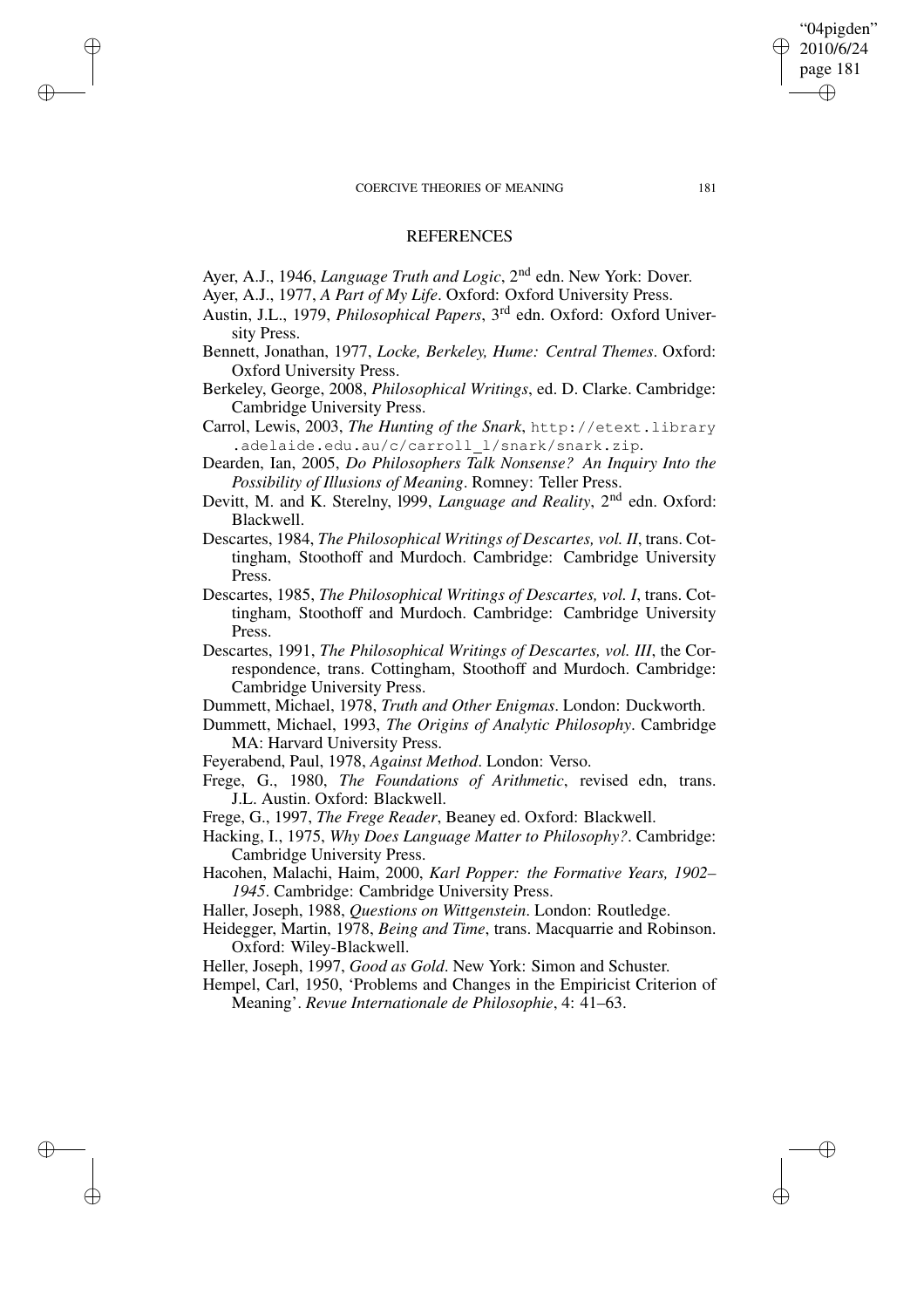## "04pigden" 2010/6/24 page 182 ✐ ✐

✐

✐

### 182 CHARLES R. PIGDEN

- Henle, Paul, 1963, 'Russell's Mathematical Logic' in P.A. Schilpp ed. 1963, *The Philosophy of Rudolf Carnap*. Open Court: La Salle.
- Hobbes, Thomas, 1994 [1651], *Leviathan*, ed. E. Curley. Hackett: Indianapolis.
- Hume, David, 1975, *Enquiries concerning Human Understanding and concerning the Principles of Morals*, Selby-Bigge/Nidditch eds. Oxford: Oxford University Press.
- Hume, David, 1978, *A Treatise of Human Nature*, Selby-Bigge/Nidditch eds. Oxford: Oxford University Press.
- James, William, 1978, *Pragmatism and the Meaning of Truth*. Cambridge MA: Harvard University Press.
- Kallen, Horace, 1940, 'The Meanings of "Unity" among the Sciences'. *Educational Administration and Supervision*, 26.2: 81–97.
- Kallen, Horace, 1946a, 'The Meanings of "Unity" among the Sciences Once More'. *Philosophy and Phenomenological Research*, 6: 493–496.
- Kallen, Horace, 1946b, 'Reply'. *Philosophy and Phenomenological Research*, 6: 515–526.
- Kallen, Horace, 1946c, 'An Annotation to the Annotation'. *Philosophy and Phenomenological Research*, 6: 528–529.
- Kallen, Horace, 1946c, 'Postscript on Otto Neurath, 1882–1945'. *Philosophy and Phenomenological Research*, 6: 529–33.
- Kant, Immanuel, 2003, *Critique of Pure Reason*, trans. Kemp Smith. Houndmills: Palgrave Madmillan.
- Klagge, James and Alfred Nordmann, eds, 2003, *Wittgenstein: Public and Private Occasions*. Lanham: Rowman and Littlefield.
- Kretzman, Norman, 1968, 'The Main Thesis of Locke's Semantic Theory', *Philosophical Review*, reprinted in Tipton, 1977: 123–140. References to the reprint.
- Locke, John, 1975, *Essay Concerning Humane Understanding*, ed. Nidditch. Oxford: Oxford University Press.
- MacGuinness, Brian ed., 2008, *Wittgenstein in Cambridge*. Oxford: Blackwell.
- Mancosu, Paolo, 2008, 'Tarski, Neurath and Kokozynska on the Semantic Conception of Truth' in Patterson ed., *New Essays on Tarski and Philosophy*: 192–224.
- Mill, John Stuart, 1989, *On Liberty and Other Writings*, Collini ed. Cambridge: Cambridge University Press.
- Monk, Ray, 1990, *Ludwig Wittgenstein: The Duty of Genius*. New York: The Free Press.

Moore, G.E., 1922, *Philosophical Studies*. London: Routledge Kegan Paul.

Neurath, Otto, 1973, *Empiricism and Sociology*, ed. and trans. R. Cohen and M. Neurath. Dordrecht: Reidel.

 $\rightarrow$ 

 $\rightarrow$ 

✐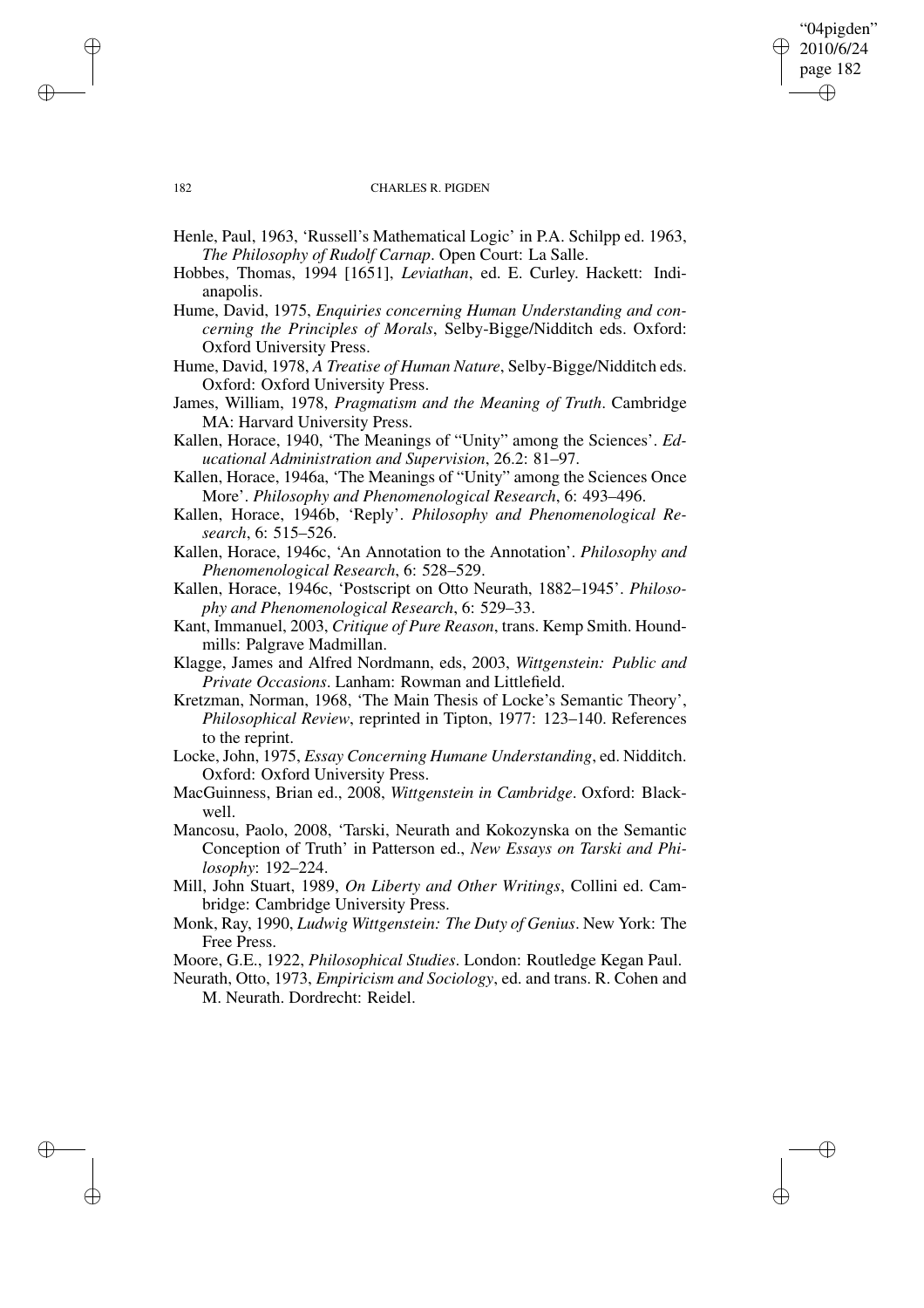$\rightarrow$ 

 $\rightarrow$ 

✐

✐

- Neurath, Otto, 1983, *Philosophical Papers: 1919–1946*, ed. and trans. R. Cohen and M. Neurath. Dordrecht: Reidel.
- Orwell, George, 1971, *The Collected Essays Journalism and Letters of George Orwell: vol. 4. In Front of Your Nose, 1945–1950*. Harmondsworth: Penguin.
- Orwell, George, 2008, *Nineteen Eighty-Four*. Harmondsworth: Penguin.
- Patterson, Douglas ed., 2008, *New Essays on Tarski and Philosophy*. Oxford: Oxford University Press.
- Pigden, Charles R., 2007, 'Russell's Moral Philosophy: Supplement: Two Arguments for Emotivism: Ayer, Russell & Moore'. http:// plato.stanford.edu / entries / russell-moral /russell-emotivism.html.
- Popper, K.R., 1966, *The Open Society and its Enemies*, 5th edn, 2 vols., vol. 1, *The spell of Plato*, vol. 2, *The high tide of prophecy: Hegel and Marx*. London: Routledge Kegan Paul.
- Popper K.R., 1992, *Unended Quest: an Intellectual Autobiography*. London: Routledge.
- Price, Richard, 1974 [1758], *Review of the Principal Questions in Morals*, Raphael ed. Oxford: Oxford University Press.
- Priest, Graham, 2006, *In Contradiction*, 2<sup>nd</sup> edn. Oxford: Oxford University Press.
- Prior, A.N., 1976, *Papers on Logic and Ethics*, Geach and Kenny eds. London: Duckworth.
- Putnam, Hilary, 1978, *Mind, Language and Reality. Philosophical Papers vol. 2*. Cambridge: Cambridge University Press.
- Putnam, Hilary, 1978, *Meaning and the Moral Sciences*. London: Routledge Kegan Paul.
- Quine W.V.O., 1980, *From a Logical Point of View*, 2 nd revised edn. Cambridge MA: Harvard University Press.
- Reid, Thomas, 2002 [1785], *Essays on the Intellectual Powers of Man*, Brookes ed. Edinburgh: Edinburgh University Press.
- Reisch, George A., 2005, *How the Cold War Transformed the Philosophy of Science to the Icy Slopes of Logic*. Cambridge: Cambridge University Press.
- Rhees, Rush ed., 1984, *Recollections of Wittgenstein, revised edn*. Oxford: Oxford University Press.
- Rogers, Ben, 1999, *A.J. Ayer: a Life*. New York: Grove Press.
- Rorty, Richard, 1989, *Contingency Irony and Solidarity*. Cambridge: Cambridge University Press.
- Russell, Bertrand, 1908, 'Mathematical Logic as Based on he Theory of Types'. Reprinted in Russell, 1992.
- Russell, Bertrand, 1959, *My Philosophical Development*. London: George Allen and Unwin.

"04pigden" 2010/6/24 page 183

✐

✐

✐